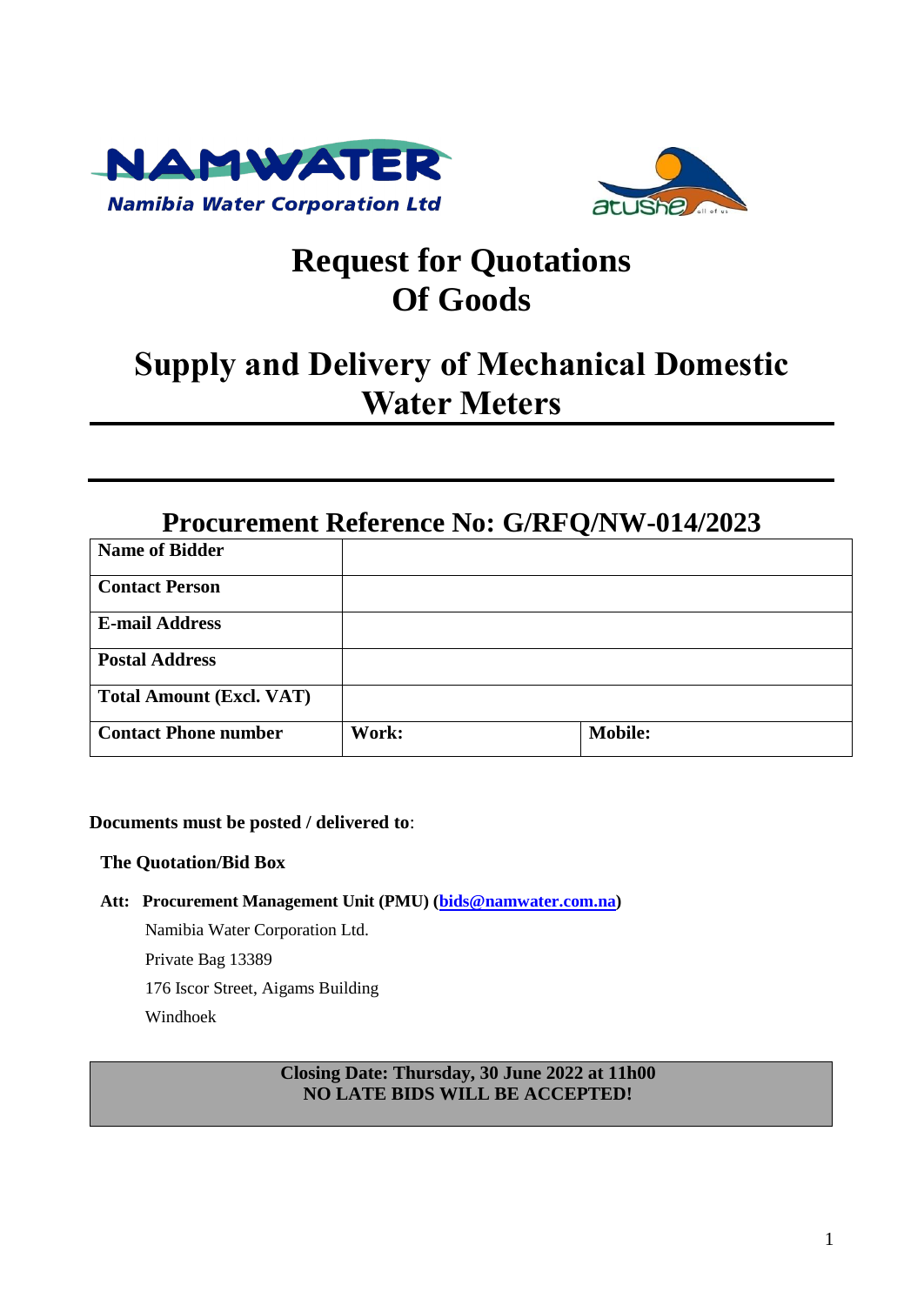



Namibia Water Corporation Ltd. Private Bag 13389, Windhoek, Namibia Tel: +264 61 71 2066 Fax: +264 61 21 0741

## **Letter of Invitation**

**[Name and Address of Bidder\_\_\_\_\_\_\_\_\_\_\_\_\_\_\_\_\_\_\_\_\_\_\_\_\_\_\_\_\_\_\_\_\_\_\_\_\_\_\_\_\_\_\_\_\_\_\_\_\_\_\_]**

**Procurement Reference Number: G/RFQ/NW-014/2023**

**14 June 2022**

Dear Bidder,

## **Supply and Delivery of Mechanical Domestic Water Meters**

NamWater invites you to submit your best quote for the items described in detail hereunder.

Any resulting contract shall be subject, to the terms and conditions referred to in the document.

Queries, if any, should be addressed to Procurement Management Unit (PMU) E-mail: [bids@namwater.com.na,](mailto:bids@namwater.com.na) Private Bag 13389 Windhoek, Namibia.

Please prepare and submit your quotation in accordance with the instructions given or inform the undersigned if you will not be submitting a quotation.

Yours faithfully Procurement Management Unit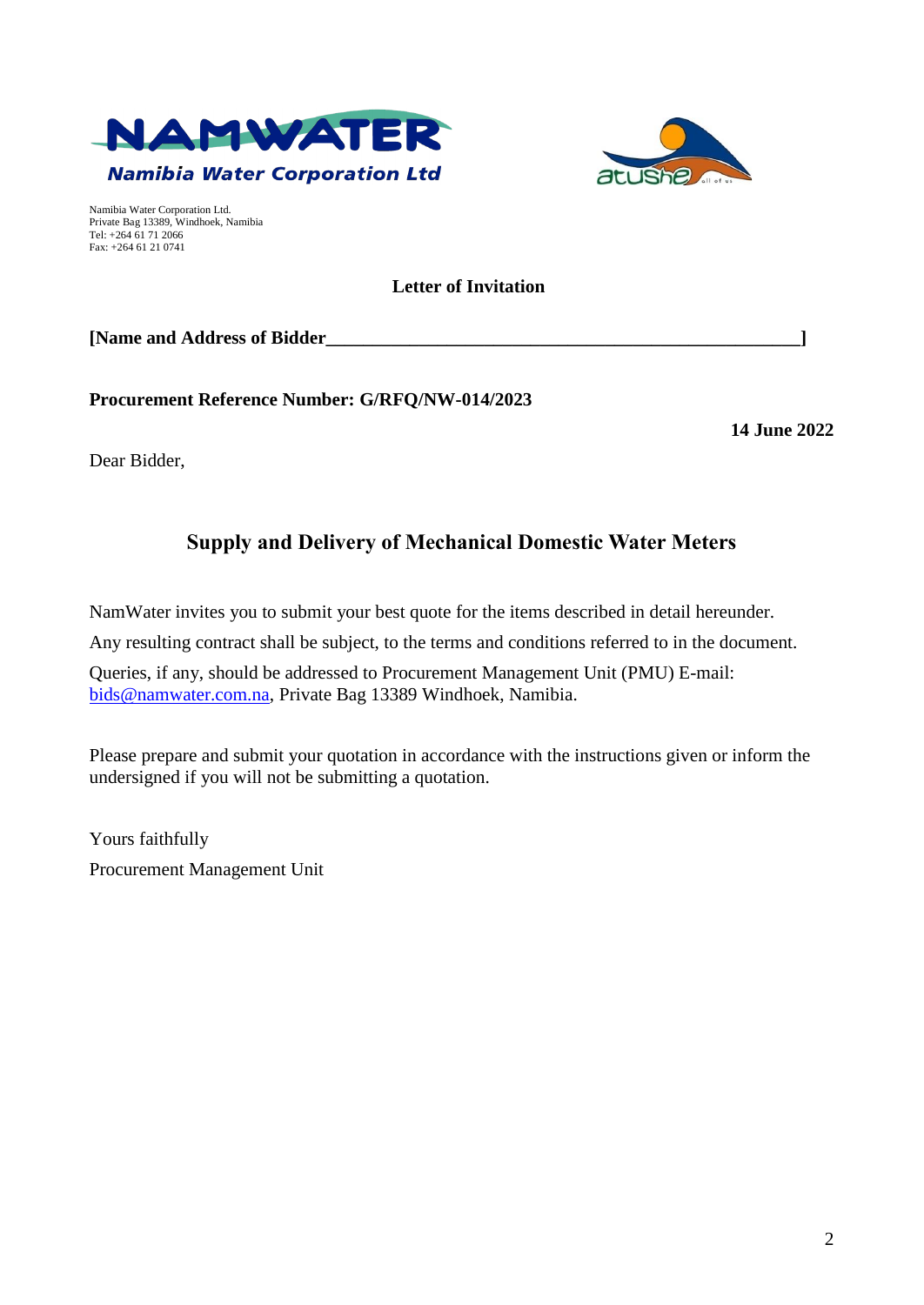## **SECTION I: INSTRUCTIONS TO BIDDERS**

## **1. Rights of Public Entity**

The NamWater Ltd reserves the right:

(a) to split the contract as per the lowest evaluated cost per item, or

1

- (b) to accept or reject any quotation; and
- (c) to cancel the quotation process and reject all quotations at any time prior to contract award.

## **2. Preparation of Quotations**

You are requested to quote for the items mentioned in Section III by completing, signing and returning:

- (a) the Quotation Letter in Section II with its annex for Bid Securing Declaration
- (b) the List of Goods and Price Schedule Section III;
- (c) the Specifications and Compliance Sheet in Section V; and

You are advised to carefully read the complete Request for Sealed Quotations document, including the Special Conditions of Contract in Section VII, before preparing your quotation. The standard forms in this document may be retyped for completion but the Bidder is responsible for their accurate reproduction.

## **3. Validity of Quotations**

The Quotation validity period shall be **90** days from the date of submission deadline.

## **4. Eligibility Criteria**

To be eligible to participate in this Quotation exercise, you should:

- (a) have a valid company Registration Certificate;
- (b) have an original valid good Standing Tax Certificate;
- (c) have an original valid good Standing Social Security Certificate;

(d) have a valid certified copy of Affirmative Action Compliance Certificate, proof from Employment Equity Commissioner that bidder is not a relevant employer, or exemption issued in terms of Section 42 of the Affirmative Action Act, 1998; this forms must be completed in full.

(e) have a certificate indicating SME Status (for Bids reserved for SMEs); **NOT APPLICABLE**

(f) Submit signed Bid-securing Declaration.

(g) An undertaking on the part of the Bidder that the salaries and wages payable to its personnel in respect of this proposal are compliant to the relevant laws, Remuneration Order, and Award, where applicable and that it will abide to sub-clause 4.6 of the General conditions of Contract if it is awarded the contract or part thereof; and;

(h) Manufacturers Authorization letter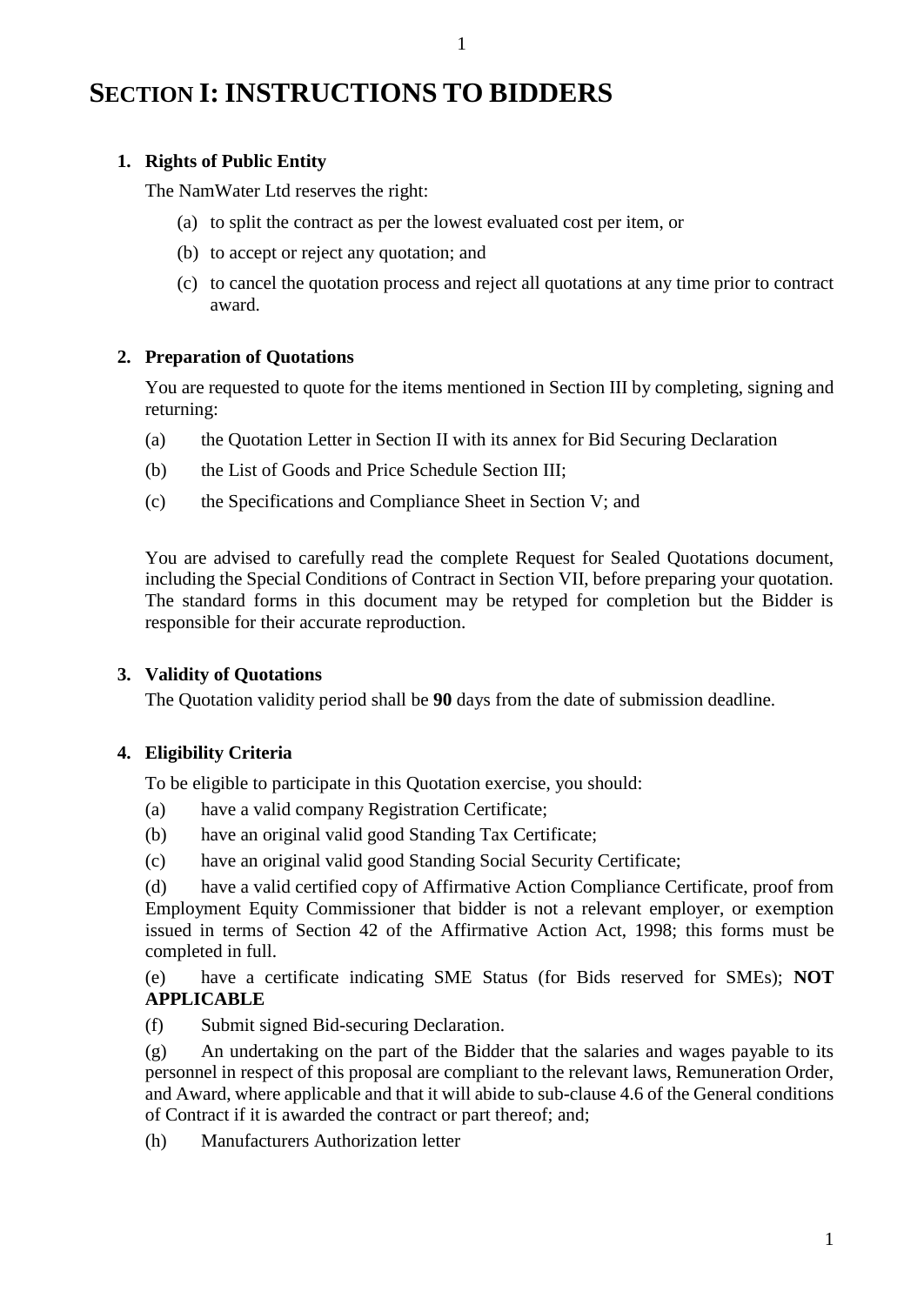### **The obligatory documents indicated above, are acceptable as follows:**

- A valid original document; or
- A valid certified copy of an original document, as certified by the Namibia Police or Commissioner of Oath appointed in terms of the Justices of the Peace and Commissioners of Oaths Act.1963 (Act No. 16 of 1963)

### **5. Bid Securing Declaration**

Bidders are required to subscribe to a Bid Securing Declaration for this procurement process.

## **6. Delivery**

Delivery shall be **2 weeks** after acceptance*/*issue of Purchase Order. Deviation in delivery period shall not be accepted.

## **7. Sealing and Marking of Quotations**

Quotations should be sealed in a single envelope, clearly marked with the Procurement Reference Number, addressed to the NamWater Ltd with the Bidder's name and contact information at the back of the envelope.

### **8. Submission of Quotations**

Quotations should be deposited in the Quotation/Bid Box located at Namibia Water Corporation Ltd Head office, Private Bag 13389, 176 Iscor Street, Ai-//gams Building, Windhoek, not later than **30 June 2022 at 11h00**. Offers by post or hand delivered should reach Private Bag 13389 by the same date and time at latest. Late Offers will be rejected.

Quotations received by **e-mail will not be considered.**

## **9. Opening of Quotations**

Quotations will be opened internally by NamWater Ltd immediately after the closing time referred to in instruction 8 above. A record of the Quotation Opening stating the name of the bidders, the amount quoted, the presence or absence of a Bid Securing Declaration, will be posted on the website of NamWater Ltd and available to any bidder on request within three working days of the Opening.

## **10. Evaluation of Quotations**

NamWater Ltd shall have the right to request for clarifications in writing during evaluation. Offers that are substantially responsive shall be compared on the basis of price or ownership cost, subject to Margin of Preference where applicable, to determine the lowest evaluated quotation.

## **11. Technical Compliance**

Bidders shall submit along with their quotations documents, catalogues and any other literature to substantiate compliance with the required specifications and to qualify deviations if any with respect to NamWater Ltd's requirements.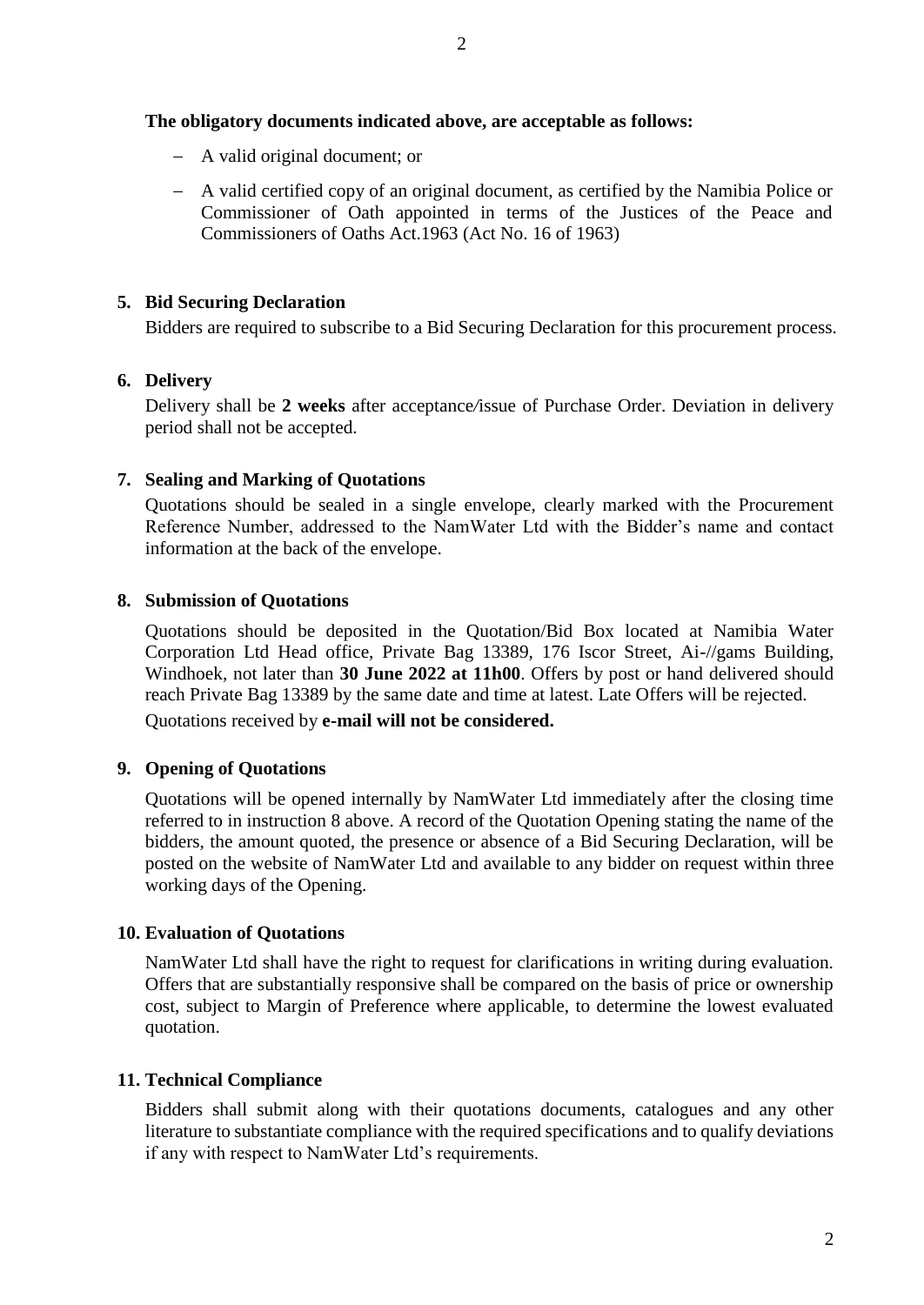The Specifications, Performance Requirements and Compliance Sheet details the minimum specifications of the goods/items to be supplied. The specifications have to be met but no credit will be given for exceeding the specifications.

## **12. Prices and Currency of Payment**

Prices shall be fixed in Namibian Dollars.

### **13. Margin of Preference**

13.1. The applicable margins of preference and their application methodology are as follows:

Preference will be given to bidders, who can offer fastest deliveries of meters.

#### **Not Applicable**

13.2. Bidders applying for the Margin of Preference shall submit, **upon request**, evidence of:

### **Not Applicable**

### **14. Award of Contract**

The Bidder having submitted the lowest evaluated responsive quotation and qualified to supply the goods/items and related services shall be selected for award of contract. Award of contract shall be by issue of a Purchase Order/Letter of Acceptance in accordance with terms and conditions contained in Section VI: Contract Agreement and General Conditions of Contract.

## **15. Notification of Award and Debriefing**

NamWater Ltd shall after award of contract promptly inform all unsuccessful bidders in writing of the name and address of the successful bidder and the contract amount and post a notice of award on its website within seven (7) days. Furthermore, the Public Entity shall attend to all requests for debriefing made in writing within seven (7) days of the unsuccessful bidders being informed of the award.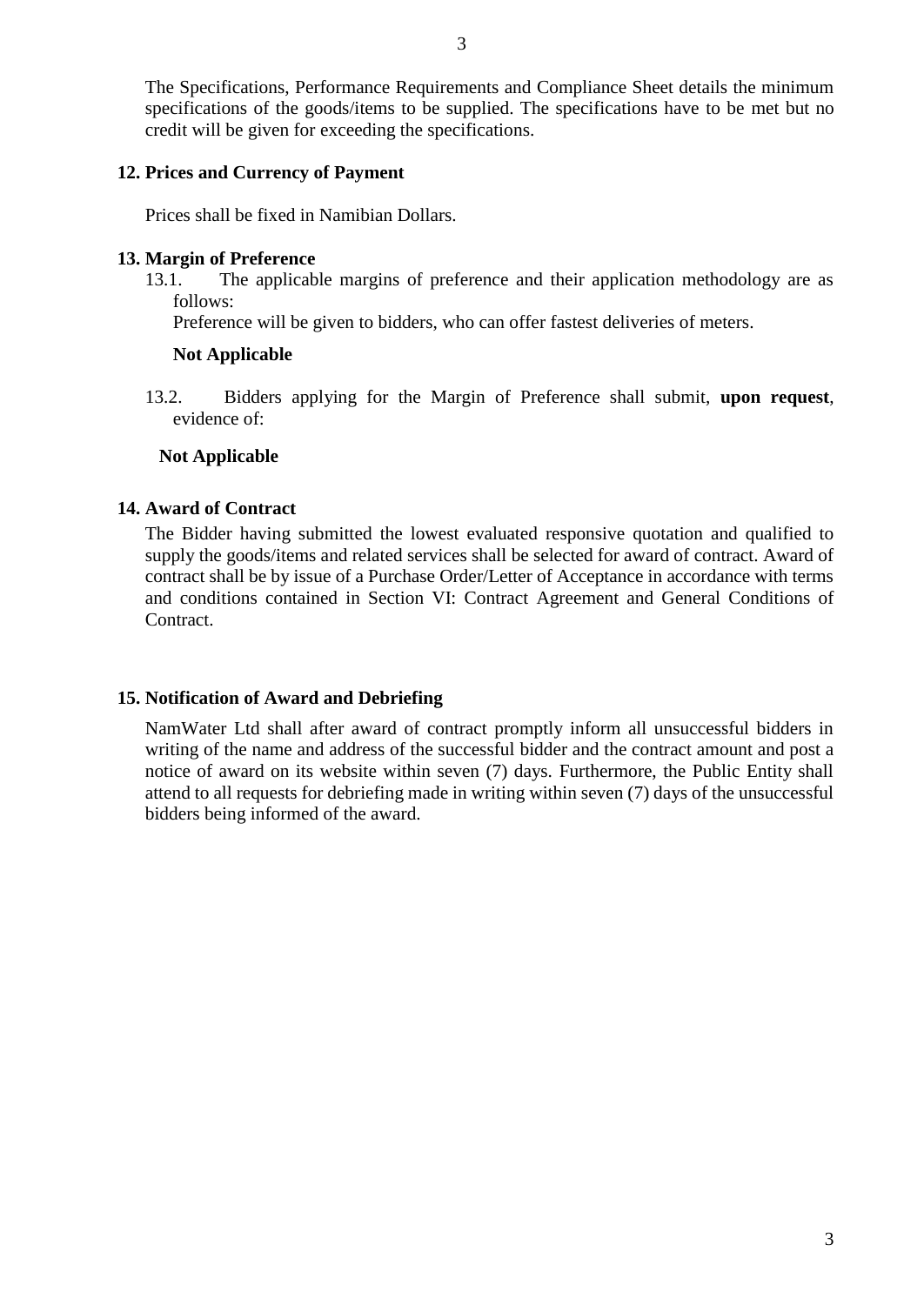## **SECTION II: QUOTATION LETTER**

*(to be completed by Bidders)*

*[Complete this form with all the requested details and submit it as the first page of your quotation with the Price list and documents requested above. A signature and authorisation on this form will confirm that the terms and conditions of the RFQ prevail over any attachments. If your quotation is not authorised, it will be rejected.]*

| Quotation addressed to:        | <b>Namibia Water Corporation Ltd</b>                                     |
|--------------------------------|--------------------------------------------------------------------------|
| Procurement Reference Number:  | G/RFO/NW-014/2023                                                        |
| Subject matter of Procurement: | <b>Supply and Delivery of Mechanical Domestic Water</b><br><b>Meters</b> |

We offer to supply the items listed in the attached List of Goods and Price Schedule as per the defined specifications, *except for the qualified deviations [Bidder may delete this phrase in case of no deviation]* and, in accordance with the terms and conditions stated in your Request for Quotations referenced above.

We confirm that we are eligible to participate in this Quotation exercise and meet the eligibility criteria specified in Section 1: Instruction to Bidders.

We undertake to abide ethical conduct during the procurement process and the execution of any resulting contract.

We have read and understood the content of the Bid Securing Declaration (BSD) attached hereto and subscribe fully to the terms and conditions contained therein. We further understand that this subscription could lead to **disqualification on the grounds mentioned in the BD**.

The validity period of the Quotation is **…** days from the date of the bid submission deadline.

We confirm that the prices quoted in the List of Goods and Price Schedule are fixed and firm and will not be subject to revision or variation, if we are awarded the contract **prior to the expiry** date of the quotation validity.

The delivery period offered from the date of issue of Purchaser Order/ Letter of Acceptance is as shown in the List of Goods items and Price Schedule.

| Name of Bidder        |                                           | Company's Address and seal |  |  |
|-----------------------|-------------------------------------------|----------------------------|--|--|
| <b>Contact Person</b> |                                           |                            |  |  |
|                       | Name of Person Authorising the Quotation: | Position:<br>Signature:    |  |  |
| Date                  |                                           | Phone No./Fax              |  |  |

#### **Quotation Authorised by:**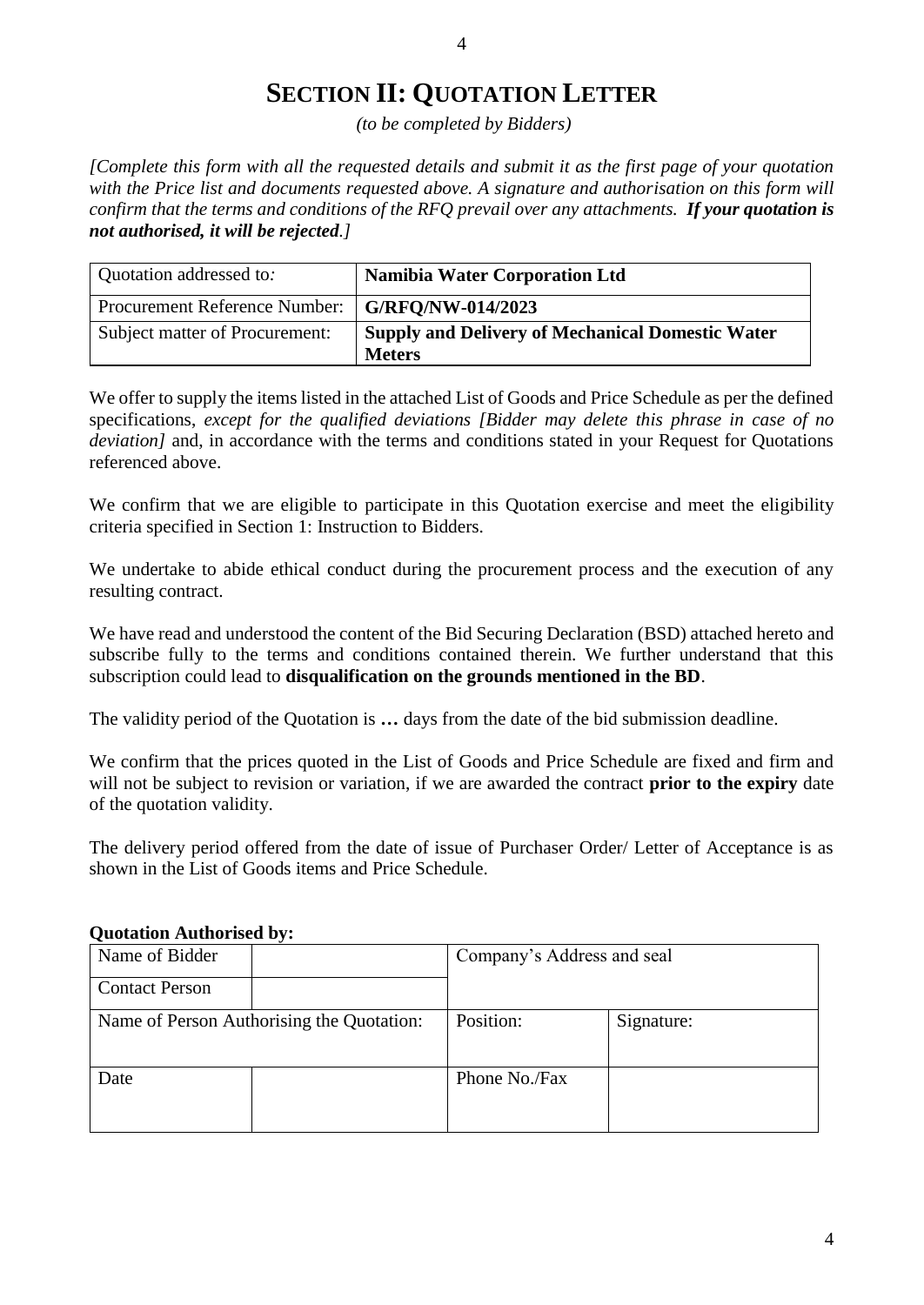### **Appendix to Quotation Letter**

## **BID SECURING DECLARATION (Section 45 of Act) (Regulation 37(1)(b) and 37(5))**

**Date:** ........*.......................*

#### **Procurement Ref No.: G/RFQ/NW-014/2023**

#### **To: NamWater Ltd**

I/We\* understand that in terms of section 45 of the Act a public entity must include in the bidding document the requirement for a declaration as an alternative form of bid security.

I/We\* accept that under section 45 of the Act, I/we\* may be suspended or disqualified in the event of

- **(a) a modification or withdrawal of a bid after the deadline for submission of bids during the period of validity;**
- **(b) refusal by a bidder to accept a correction of an error appearing on the face of a bid;**
- **(c) failure to sign a procurement contract in accordance with the terms and conditions set forth in the bidding document, should I/We\* be successful bidder; or**
- **(d) failure to provide security for the performance of the procurement contract if required to do so by the bidding document.**

I/We\* understand this bid securing declaration ceases to be valid if I am/We are\* not the successful Bidder

Signed: .................................................................................................................................................. [*insert signature of person whose name and capacity are shown*]

Capacity of:

*[indicate legal capacity of person(s) signing the Bid Securing Declaration]*

Name: ................................................................................................................................................... *[insert complete name of person signing the Bid Securing Declaration]*

Duly authorized to sign the bid for and on behalf of: [insert complete name of Bidder]

Dated on \_\_\_\_\_\_\_\_\_\_\_\_ day of \_\_\_\_\_\_\_\_\_\_\_\_\_\_\_\_\_\_, \_\_\_\_\_\_\_ [*insert date of signing]*

Corporate Seal (where appropriate)

[Note\*: In case of a joint venture, the bid securing declaration must be in the name of all partners to the joint venture that submits the bid.] *\*delete if not applicable / appropriate*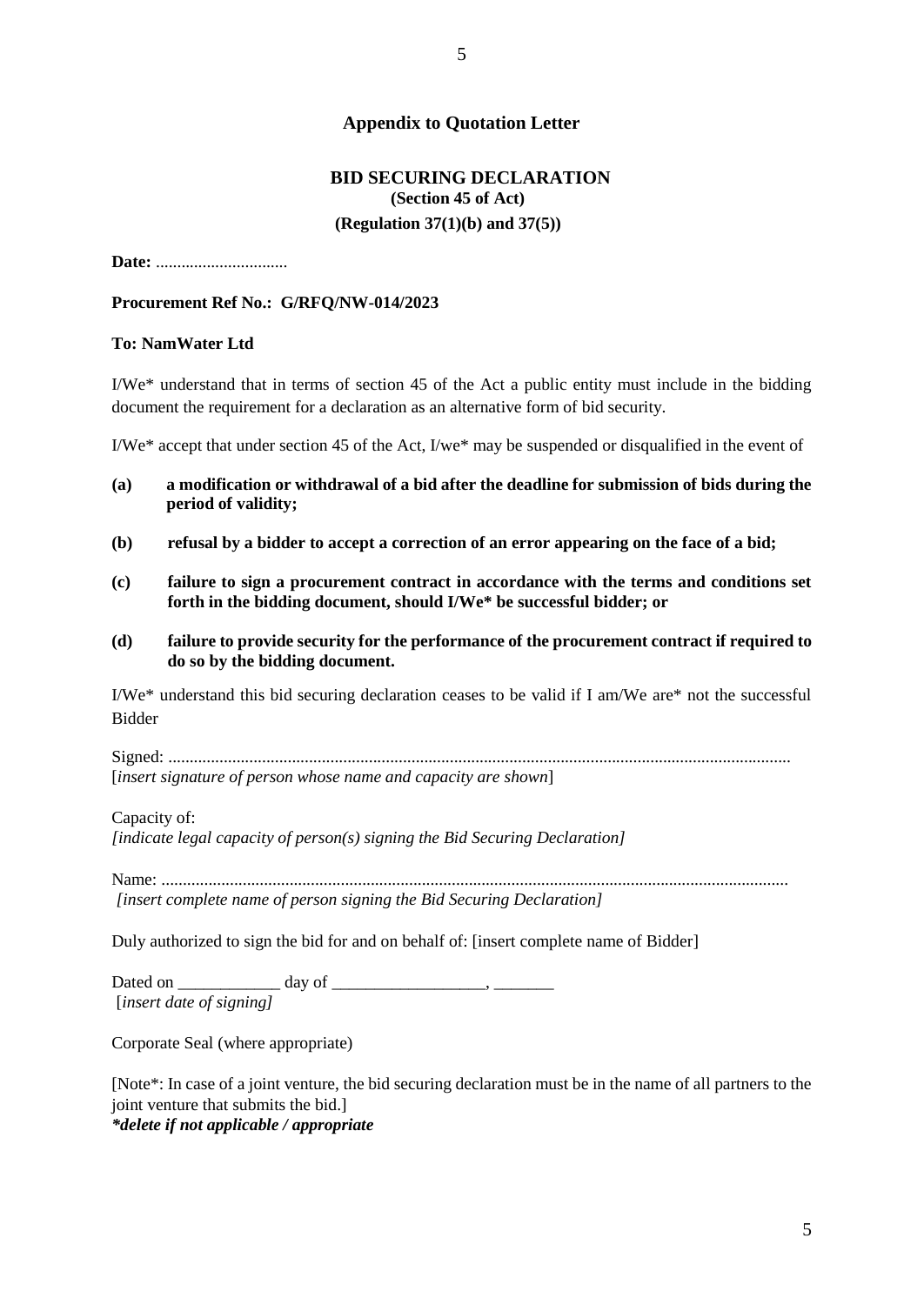

## **Republic of Namibia Ministry of Labour, Industrial Relations and Employment Creation**

## **Written undertaking in terms of section 138 of the Labour Act, 2015 and section 50(2)(D) of the Public Procurement Act, 2015**

## **1. EMPLOYERS DETAILS**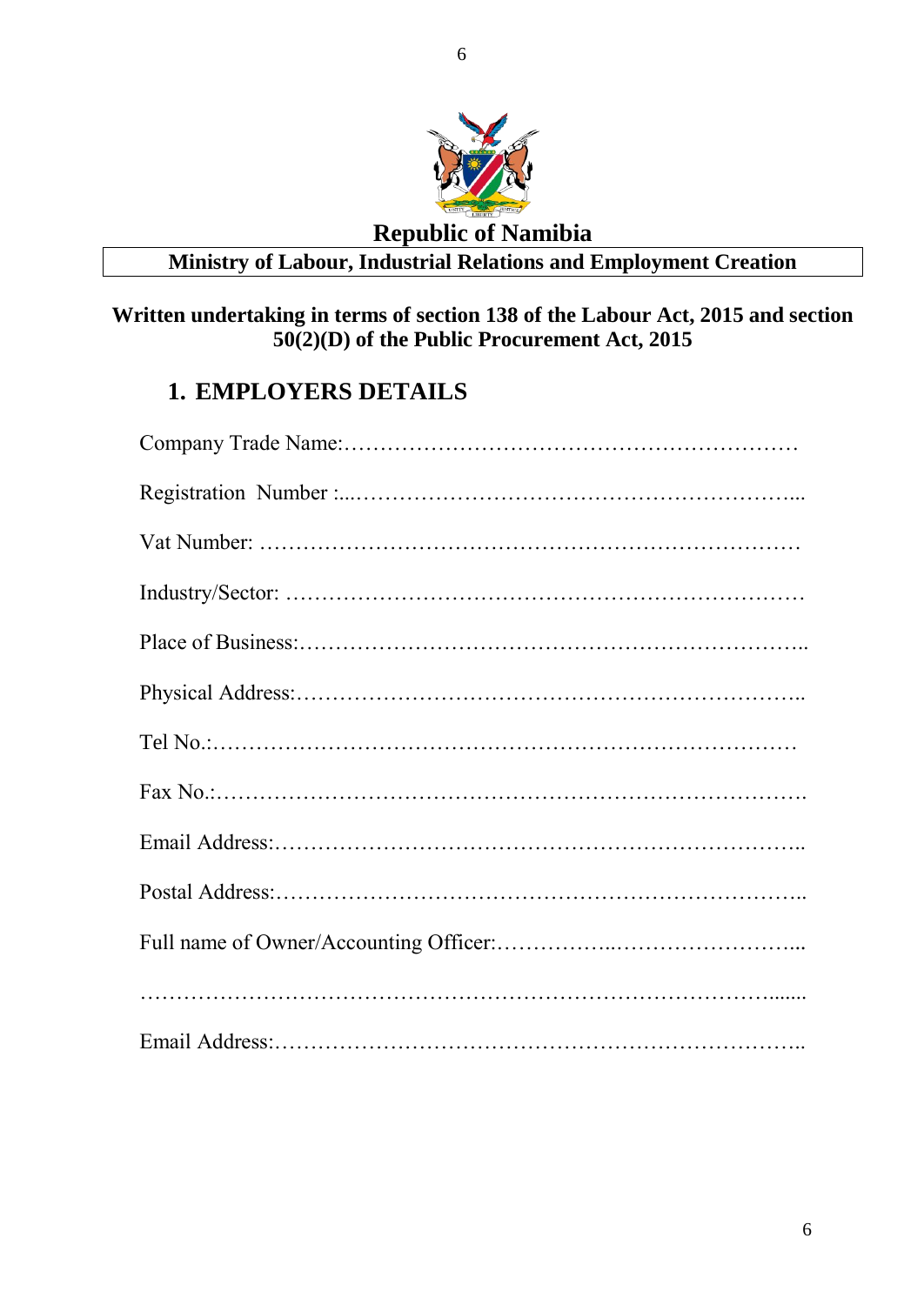## **2. PROCUREMENT DETAILS**

Procurement Reference No: **G/RFQ/NW-014/2023**

Procurement Description: ……………………………………………………….

……………………………………………………………………………………

……………………………………………………………………………………

Anticipated Contract Duration: ………………………………………………….

Location where work will be done, good/services will be delivered: .............

……………………………………………………………………………………

## **3. UNDERTAKING**

I …………………………………………… *[insert full name]*, owner/representative of …………………………………………………………. *[insert full name of company]* 

hereby undertake in writing that my company will at all relevant times comply fully with the relevant provisions of the Labour Act and the Terms and Conditions of Collective Agreements as applicable.

I am fully aware that failure to abide to such shall lead to the action as stipulated in section 138 of the labour Act, 2007, which include but not limited to the cancellation of the contract/licence/grant/permit or concession.

**Signature: …………………………….**

**Date: ………………………………….**

**Seal………………………………….**

*Please take note:*

*<sup>1.</sup> A labour inspector may conduct unannounced inspections to assess the level of compliance*

*<sup>2.</sup> This undertaking must be displayed at the workplace where it will be readily accessible and visible by the employees rendering service(s) in relations to the goods and services being procured under this contract.*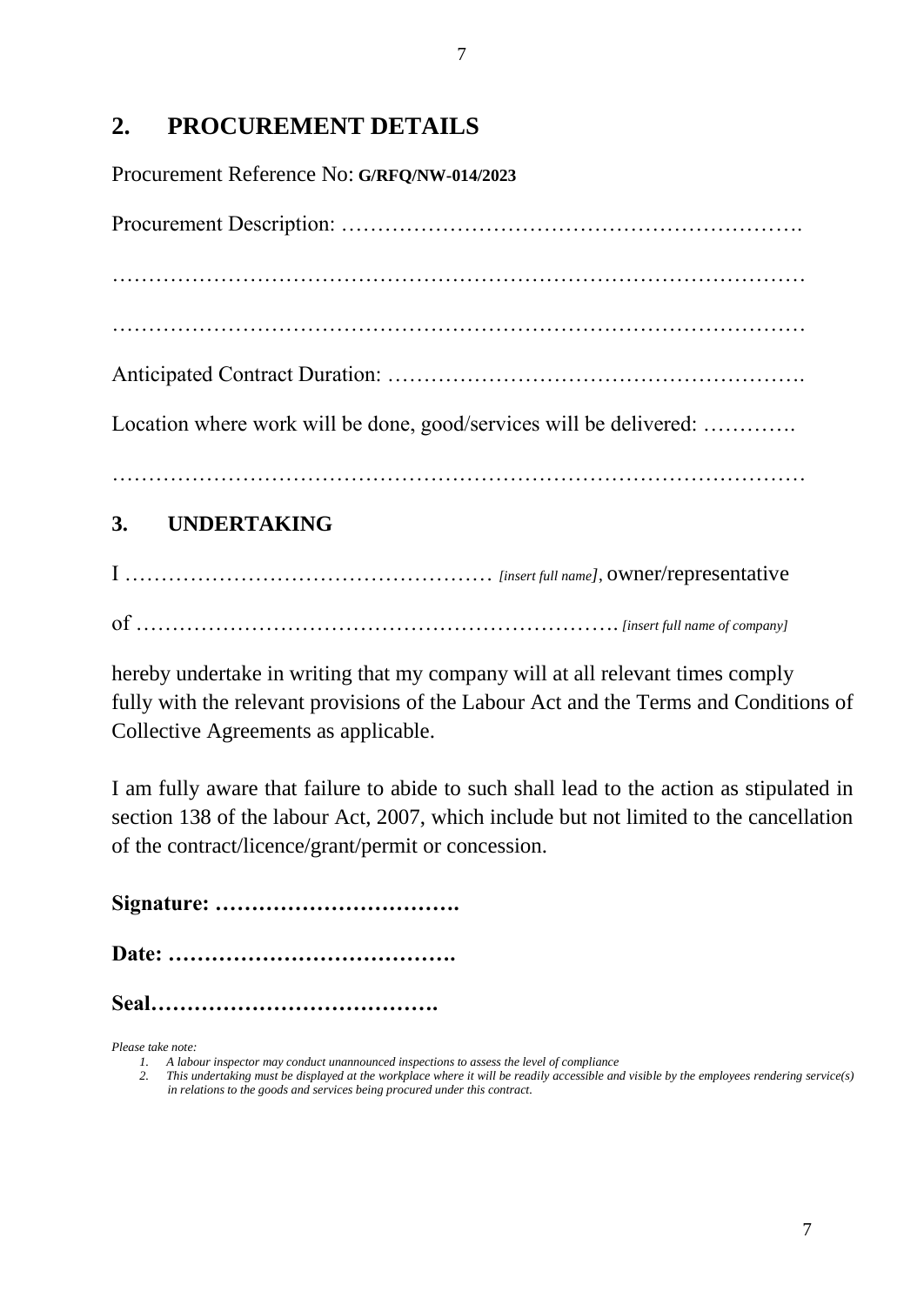## **Manufacturer's Authorization**

*[The Bidder shall require the Manufacturer to fill in this Form in accordance with the instructions indicated. This letter of authorization should be on the letterhead of the Manufacturer and should be signed by a person with the proper authority to sign documents that are binding on the Manufacturer. The Bidder shall include it in its bid, if so indicated in the BDS.]*

> Date: Procurement Ref. No.: **G/RFQ/NW-014/2023**

#### To: **Namibia Water Corporation Ltd (NamWater)**

WHEREAS

| We                                   | <i>linsert</i> |                 | complete |            | name | of                                                                                                | Manufacturer]                  |
|--------------------------------------|----------------|-----------------|----------|------------|------|---------------------------------------------------------------------------------------------------|--------------------------------|
|                                      |                |                 |          |            |      | , who are official manufacturers of <i>[insert</i> ]                                              |                                |
| type of goods manufactured] $\qquad$ |                |                 |          |            |      |                                                                                                   | $\Box$ , having                |
| factories                            |                | at [insert full |          | address of |      |                                                                                                   | Manufacturer's factories]      |
|                                      |                |                 |          |            |      |                                                                                                   | , do hereby authorize [insert] |
|                                      |                |                 |          |            |      |                                                                                                   | to submit a bid the            |
|                                      |                |                 |          |            |      | purpose of which is to provide the following Goods, manufactured by us <i>[insert name and or</i> |                                |
|                                      |                |                 |          |            |      |                                                                                                   |                                |
| negotiate and sign the Contract.     |                |                 |          |            |      |                                                                                                   |                                |

We hereby extend our full guarantee and warranty in accordance with Clause 28 of the General Conditions of Contract, with respect to the Goods offered by the above firm.

Signed: *[insert signature(s) of authorized representative(s) of the Manufacturer]* 

Name: *[insert complete name(s) of authorized representative(s) of the Manufacturer]*

\_Title: *[insert title]* \_\_\_\_\_\_\_\_\_\_\_\_\_\_\_\_\_\_\_\_\_\_\_\_\_\_\_\_\_\_\_\_\_\_

Dated on \_\_\_\_\_\_\_\_\_\_\_\_\_ day of \_\_\_\_\_\_\_\_\_\_\_\_\_\_\_\_\_\_\_\_\_\_\_*\_\_\_\_\_\_\_\_\_\_ [insert date of signing] Appendix to Bid Submission Form*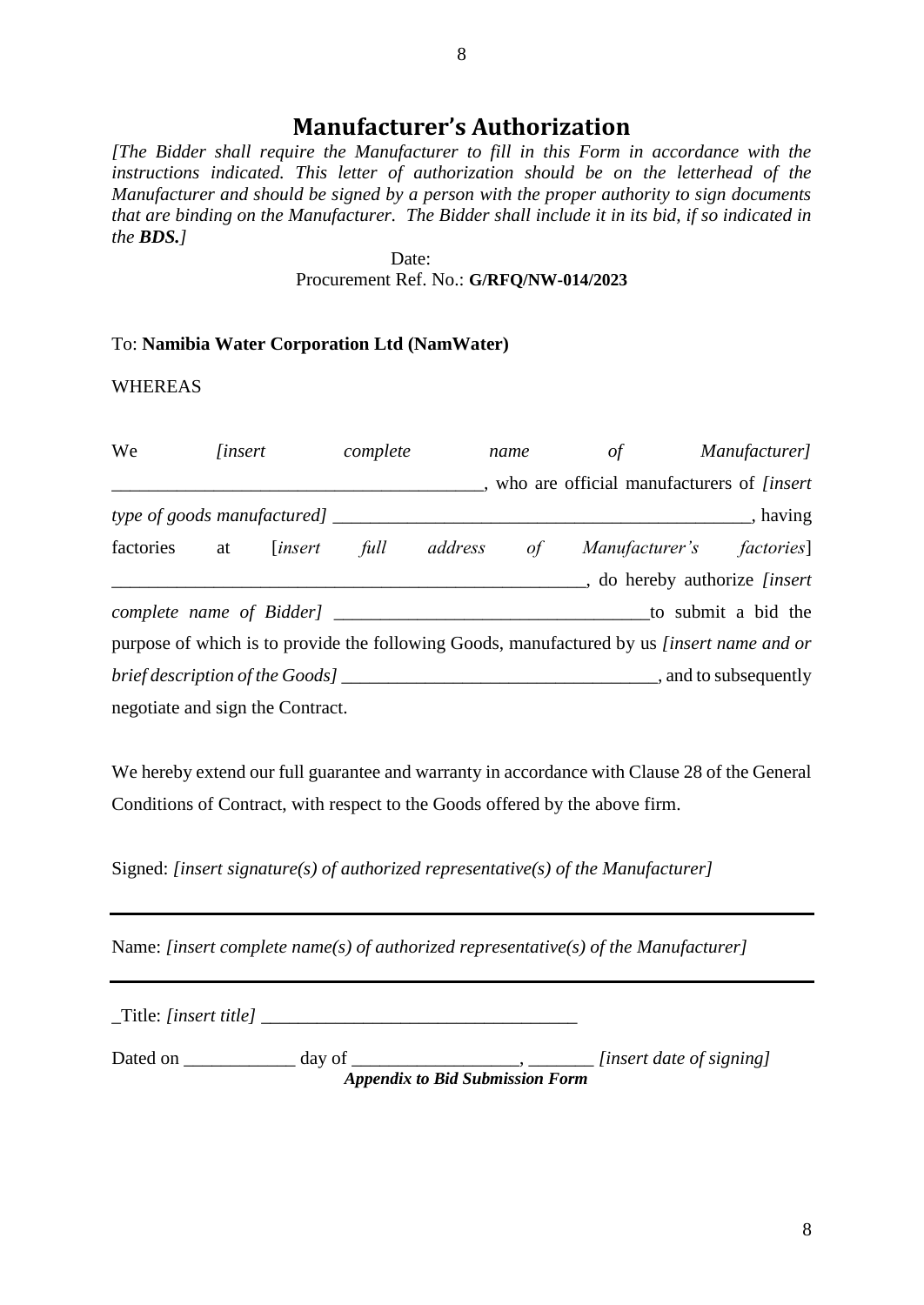## **SECTION III: LIST OF GOODS AND PRICE SCHEDULE**

**QUOTATION FOR: Supply and Delivery of Mechanical Domestic Water Meters**

#### **Lot 1: Water Meters**

#### **Procurement Ref No. G/RFQ/NW-014/2023**

|                | <b>INSTRUCTIONS TO THE PUBLIC ENTITY</b>                                                   |                 |                  |             | <b>INSTRUCTIONS TO BIDDERS</b>                         |                     |                                                                     |  |            |                                           |            |
|----------------|--------------------------------------------------------------------------------------------|-----------------|------------------|-------------|--------------------------------------------------------|---------------------|---------------------------------------------------------------------|--|------------|-------------------------------------------|------------|
|                | At time of preparation of the RFQ, Columns A to D shall be filled in by the Public Entity. |                 |                  |             | Bidders shall fill-in columns E - I and fill the total |                     |                                                                     |  |            |                                           |            |
|                |                                                                                            |                 |                  |             |                                                        |                     | $E=$ mark with a *if an equivalent is quoted                        |  |            |                                           |            |
|                |                                                                                            |                 |                  |             |                                                        | $F = Rate per unit$ |                                                                     |  |            | G=Total price for one item $(C \times F)$ |            |
|                |                                                                                            |                 |                  |             |                                                        |                     | If an equivalent is quoted, please attach to your quote appropriate |  |            |                                           |            |
|                |                                                                                            |                 |                  |             |                                                        |                     | technical information & specification                               |  |            |                                           |            |
|                |                                                                                            |                 |                  |             |                                                        |                     | Bidders shall fill in and sign the bottom section of this page      |  |            |                                           |            |
| A              | B                                                                                          |                 | $\mathcal{C}$    | D           | H                                                      | F                   | G                                                                   |  | H          |                                           |            |
| Ite            | Description of Goods                                                                       |                 | Quantity         | Unit of     |                                                        | Price per           | Total price                                                         |  | VAT:       | Delivery                                  | Country of |
| m              |                                                                                            |                 | required         | measures    |                                                        | unit                | without VAT                                                         |  | <b>NAD</b> | weeks)                                    | Origin     |
| no.            |                                                                                            |                 |                  |             |                                                        | NAD <sup>1</sup>    | <b>NAD</b>                                                          |  |            | $\frac{days}{m}$                          |            |
|                |                                                                                            |                 |                  |             |                                                        |                     |                                                                     |  |            | onth                                      |            |
|                | Standard Water meter 15mm with brass tail piece                                            |                 | 1000             | Each        |                                                        |                     |                                                                     |  |            |                                           |            |
|                | connectors Multi-Jet                                                                       |                 |                  |             |                                                        |                     |                                                                     |  |            |                                           |            |
| $\overline{2}$ | Standard Water meter 20mm with brass tail piece                                            |                 | 109              | Each        |                                                        |                     |                                                                     |  |            |                                           |            |
|                | connectors Multi-Jet                                                                       |                 |                  |             |                                                        |                     |                                                                     |  |            |                                           |            |
| 3              | Standard Water meter 25mm with brass tail piece                                            |                 | 111              | Each        |                                                        |                     |                                                                     |  |            |                                           |            |
|                | connectors Multi-Jet                                                                       |                 |                  |             |                                                        |                     |                                                                     |  |            |                                           |            |
|                |                                                                                            |                 |                  |             |                                                        | <b>TOTAL</b>        |                                                                     |  |            |                                           |            |
|                | POSITION:<br>NAME:                                                                         |                 | <b>SIGNATURE</b> | <b>DATE</b> |                                                        |                     |                                                                     |  |            |                                           |            |
|                | <b>NAME OF BIDDER:</b>                                                                     | <b>ADDRESS:</b> |                  |             |                                                        |                     |                                                                     |  |            |                                           |            |

**1.**If Price quoted is subject to change in rate of exchange at the time of delivery of goods provide details hereunder:

Currency: ………………………. Exchange Rate: ………………………….

If no base rate of exchange is given, the price shall be treated as firm in Namibian Dollars for all intent and purpose.

Key notes: **NA**=NOT APPLICABLE, **NQ**=NO QUOTE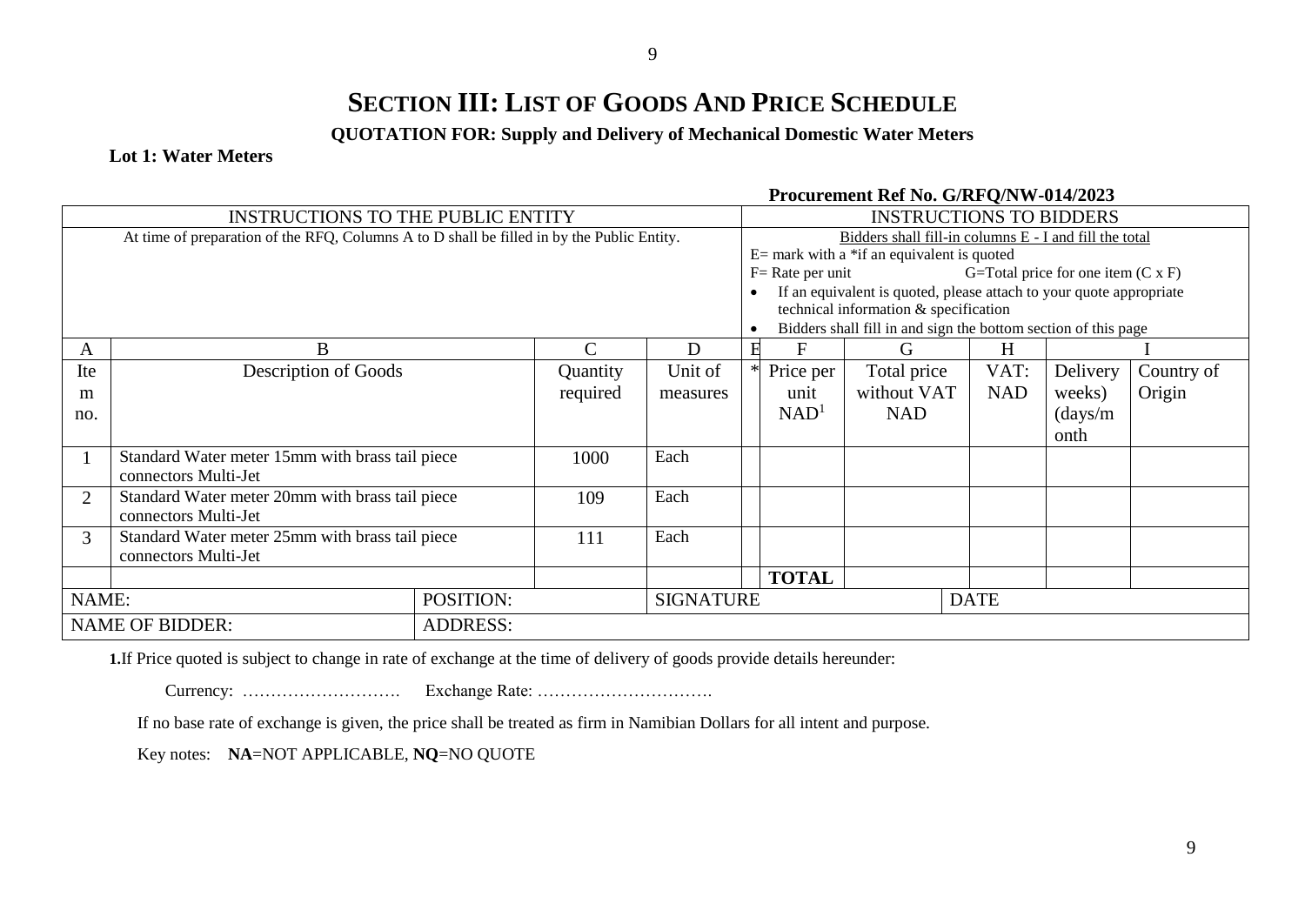## **Lot 2: Elster Kent Measuring insert, 40mm & 50mm Flanged water meters**

|                                                                                            | <b>INSTRUCTIONS TO THE PUBLIC ENTITY</b>                                           |                 |                |                     | <b>INSTRUCTIONS TO BIDDERS</b>                                                                                                                                                                                                                                                           |                  |                                           |             |                  |            |
|--------------------------------------------------------------------------------------------|------------------------------------------------------------------------------------|-----------------|----------------|---------------------|------------------------------------------------------------------------------------------------------------------------------------------------------------------------------------------------------------------------------------------------------------------------------------------|------------------|-------------------------------------------|-------------|------------------|------------|
| At time of preparation of the RFQ, Columns A to D shall be filled in by the Public Entity. |                                                                                    |                 | $\bullet$      | $F = Rate per unit$ | Bidders shall fill-in columns E - I and fill the total<br>$E=$ mark with a *if an equivalent is quoted<br>If an equivalent is quoted, please attach to your quote appropriate<br>technical information & specification<br>Bidders shall fill in and sign the bottom section of this page |                  | G=Total price for one item $(C \times F)$ |             |                  |            |
| A                                                                                          | B                                                                                  |                 | C              | D                   |                                                                                                                                                                                                                                                                                          | F                | G                                         | H           |                  |            |
| Ite                                                                                        | Description of Goods                                                               |                 | Quantity       | Unit of             |                                                                                                                                                                                                                                                                                          | Price per        | Total price                               | VAT:        | Delivery         | Country of |
| m                                                                                          |                                                                                    |                 | required       | measures            |                                                                                                                                                                                                                                                                                          | unit             | without VAT                               | <b>NAD</b>  | weeks)           | Origin     |
| no.                                                                                        |                                                                                    |                 |                |                     |                                                                                                                                                                                                                                                                                          | NAD <sup>1</sup> | <b>NAD</b>                                |             | $\frac{days}{m}$ |            |
|                                                                                            |                                                                                    |                 |                |                     |                                                                                                                                                                                                                                                                                          |                  |                                           |             | onth             |            |
|                                                                                            | Elster Measuring insert Standard Water meter 50mm<br>(compatible with H4000 model) |                 | 16             | Each                |                                                                                                                                                                                                                                                                                          |                  |                                           |             |                  |            |
| $\overline{2}$                                                                             | Standard flanged mechanical Water meter 40mm<br>Woltmann-type H4000                |                 | $\overline{2}$ | Each                |                                                                                                                                                                                                                                                                                          |                  |                                           |             |                  |            |
| 3                                                                                          | Standard flanged mechanical Water meter 50mm<br>Woltmann-type H4000                |                 | 5              | Each                |                                                                                                                                                                                                                                                                                          |                  |                                           |             |                  |            |
|                                                                                            |                                                                                    |                 |                |                     |                                                                                                                                                                                                                                                                                          | <b>TOTAL</b>     |                                           |             |                  |            |
| NAME:                                                                                      |                                                                                    | POSITION:       |                | <b>SIGNATURE</b>    |                                                                                                                                                                                                                                                                                          |                  |                                           | <b>DATE</b> |                  |            |
|                                                                                            | <b>NAME OF BIDDER:</b>                                                             | <b>ADDRESS:</b> |                |                     |                                                                                                                                                                                                                                                                                          |                  |                                           |             |                  |            |

**1.**If Price quoted is subject to change in rate of exchange at the time of delivery of goods provide details hereunder:

Currency: ………………………. Exchange Rate: ………………………….

If no base rate of exchange is given, the price shall be treated as firm in Namibian Dollars for all intent and purpose.

Key notes: **NA**=NOT APPLICABLE, **NQ**=NO QUOTE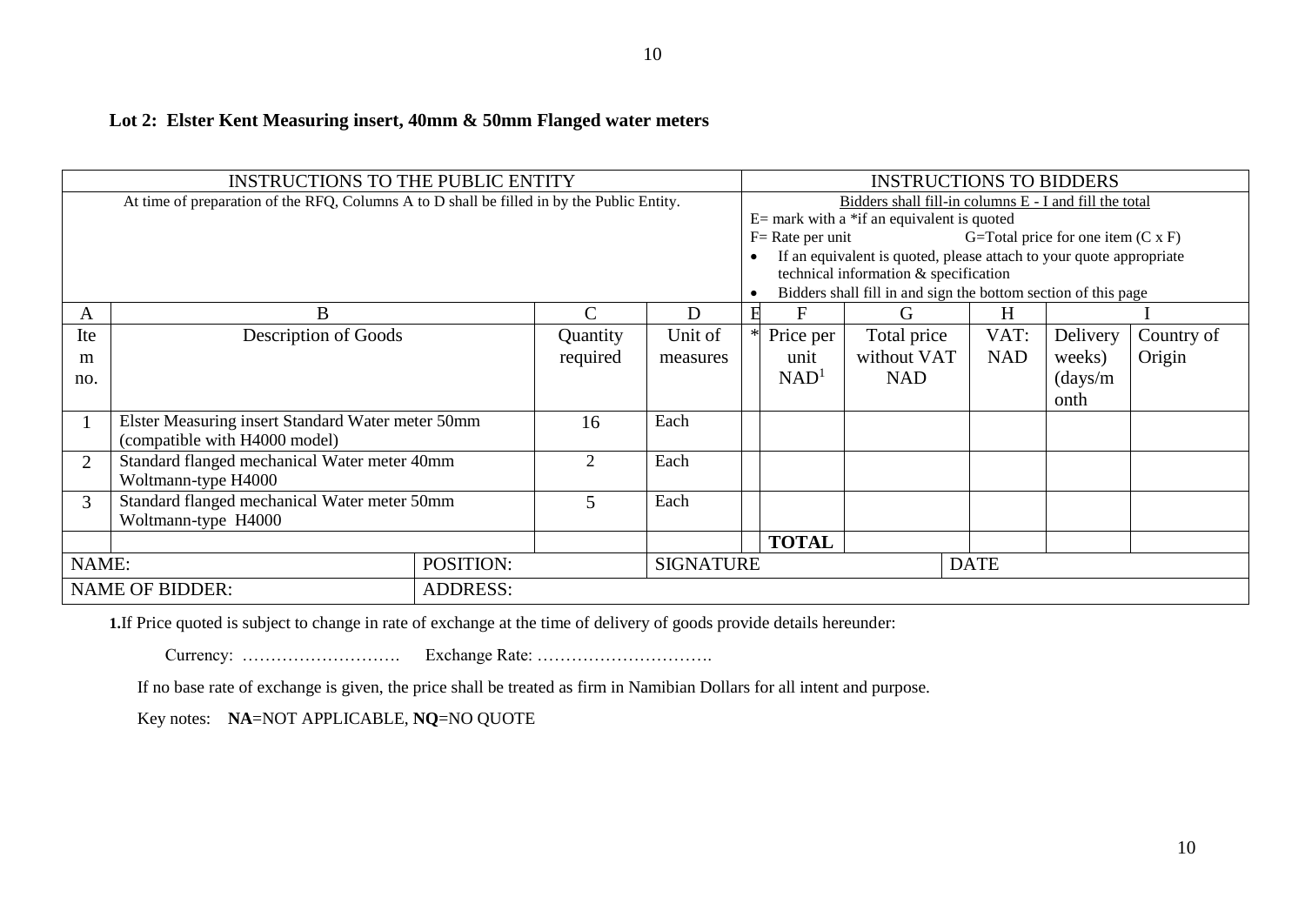## **SECTION IV: SPECIFICATIONS AND PERFORMANCE REQUIREMENTS**

### **1. Lot 1: Threaded Connection Semi-Positive Rotary Type Domestic Output (Standard water meter 15/20/25mm with brass tail piece** connectors **Multi-Jet)**

Prices will **include** a set of 2-off brass tailpiece connectors, comprising of brass tailpieces, brass nuts and fibre washers for each of the domestic water meters

| A                  | в                                                                              |                                                      |                 |
|--------------------|--------------------------------------------------------------------------------|------------------------------------------------------|-----------------|
| <b>Item</b><br>no. | <b>Description of Goods</b>                                                    | <b>Meter Length</b><br><b>(Excluding Connectors)</b> | Make &<br>Model |
| 1.1                | Standard <b>Multi-Jet</b> Water Meter 15mm<br>With Brass Tail Piece connectors | $165$ mm                                             | Standard        |
| 1.2                | Standard <b>Multi-Jet</b> Water Meter 20mm<br>With Brass Tail Piece connectors | $195$ mm                                             | Standard        |
| 1.3                | Standard <b>Multi-Jet</b> Water Meter 25mm<br>With Brass Tail Piece connectors | $225$ mm                                             | Standard        |

Table 1: Meters 'Lengths

- These specifications are a supplement to the SABS 1529-1:2006 standard mechanical water meters for cold portable water **up to 50ºC** (unless stated otherwise) and will in no way relieve the supplier of the requirements of the relevant specifications.
- These specifications are for the **Supply and Delivery of Mechanical Water Meters.**
- Considering that, the same make and model of items will not necessarily be offered for the same listed item across all size, Bidders shall complete a Technical Compliance Sheet for every different Model of items offered. Supporting literature for every Model of items offered shall therefore also be attached.
- Bidders are requested not to submit offers for items not complying with the technical specifications or where supporting literature cannot be supplied to verify compliance, specifically with regards to coating requirements, drinking water certifications / approvals, and construction / operational specifications.
- The meters must be suitable for horizontal or vertical installation, whichever installation position must not affect metrological performance.
- The design of the meter must be very compact and robust.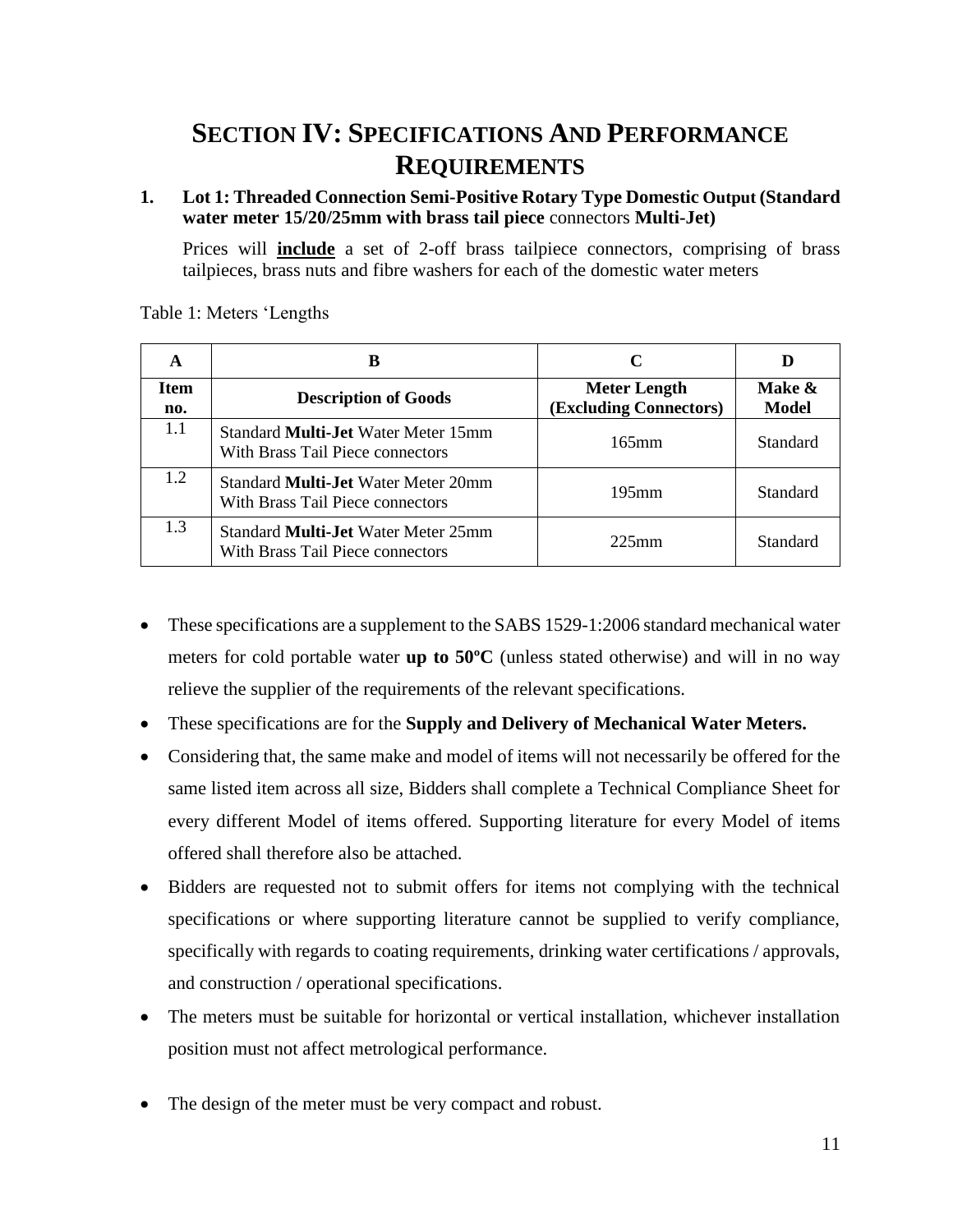- The meter's material of construction should be as follows: brass for the body, while both plastic and metal being acceptable for internal parts.
- The threaded connections of the meters must be positioned against the meter body in such a manner that the possibility of it breaking off is prevented.
- These meters shall perform to accuracy of better than  $\pm 2\%$  error over the meter's operating range; i.e. between the nominal flow rate (Qn) and the maximum flow rate (Qs).
- The domestic water meters must meet or exceed Metrological Class "C".
- The design of the meter shall dictate that the piston axis of the meter be positioned in the vertical plane (when the meter is installed horizontally) to ensure superior starting flow and low flow measuring characteristics.
- The registers must be protected from the water being measured, must be lubricant filled to prevent condensation from forming under the register lens and to ensure ease of reading.
- The register lenses must be made from a thick, transparent polycarbonate material to prevent cracking or discolouring, designed to withstand harsh environmental conditions and to facilitate ease of reading. This lenses must have a protective cover.
- The meter must have an internal disc-type reverse flow restrictor (non-return) to be included to prevent the possibility of water running back.
- The meter fitted with a built-in strainer to prevent some solids from clogging the meter. The strainers of mm size
- Measuring cartridge must replaceable without removing the body of the meter from the pipework for maintenance purposes on the field.
- The serial number of the meter must be clearly visible from the position that the meters are normally read.
- Meters offered shall not be affected by outside magnetic influences.
- Preference will be given to meter types offering very low friction loss characteristics at the nominal flow rate(On).
- No requirement of straight pipe at inlet and outlet for these specific water meters will be allowed.
- $\bullet$  Meters must be designed for use in a cold water up to safe up to 50 $\degree$ C and a working pressure of PN16.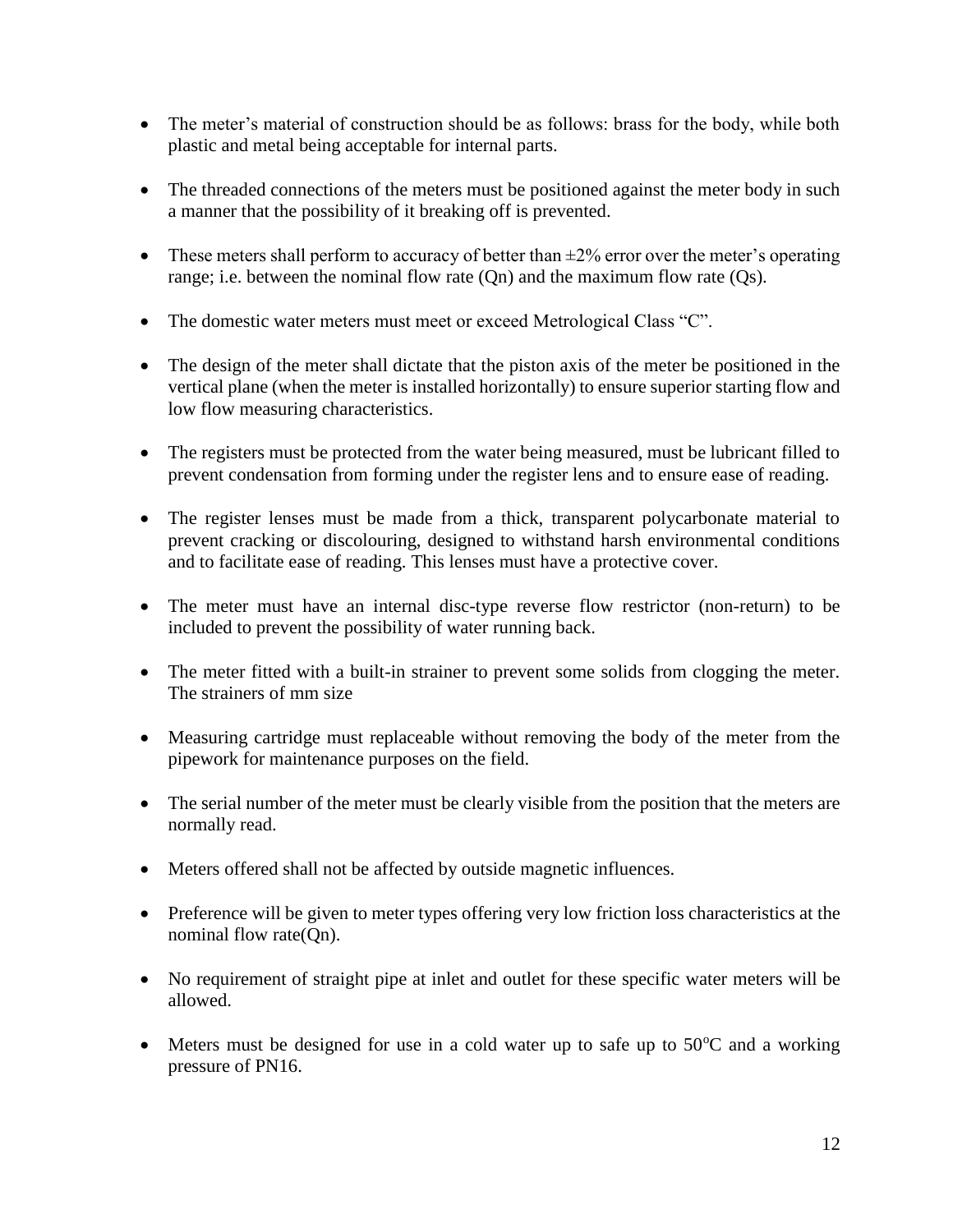## **2. Lot 2: Elster Kent H4000 Woltmann-type Flanged mechanical water meters and measuring inserts**

- Bidders are requested not to submit offers for items not complying with the technical specifications or where supporting literature cannot be supplied to verify compliance, specifically with regards to coating requirements, drinking water certifications / approvals, and construction / operational specifications.
- The meters must be suitable for horizontal or vertical installation, whichever installation position must not affect metrological performance.
- These meters shall perform to accuracy of better than  $\pm 2\%$  error over the meter's operating range; i.e. between the nominal flow rate (Qn) and the maximum flow rate  $(Q<sub>S</sub>)$ .
- The water meters must meet or exceed Metrological Class "B".
- The design of the meter shall dictate that the piston axis of the meter be positioned in the vertical plane (when the meter is installed horizontally) to ensure superior starting flow and low flow measuring characteristics.
- The registers must be protected from the water being measured, must be lubricant filled to prevent condensation from forming under the register lens and to ensure ease of reading.
- The register lenses must be made from a thick, transparent polycarbonate material to prevent cracking or discolouring, designed to withstand harsh environmental conditions and to facilitate ease of reading. These lenses must have a protective cover.
- The meter fitted with a built-in strainer to prevent some solids from clogging the meter. The strainers of mm size
- Measuring cartridge must replaceable without removing the body of the meter from the pipework for maintenance purposes on the field.
- The serial number of the meter must be clearly visible from the position that the meters are normally read.
- Meters offered shall not be affected by outside magnetic influences.
- Preference will be given to meter types offering very low friction loss characteristics at the nominal flow rate(Qn).
- No requirement of straight pipe at inlet and outlet for these specific water meters will be allowed.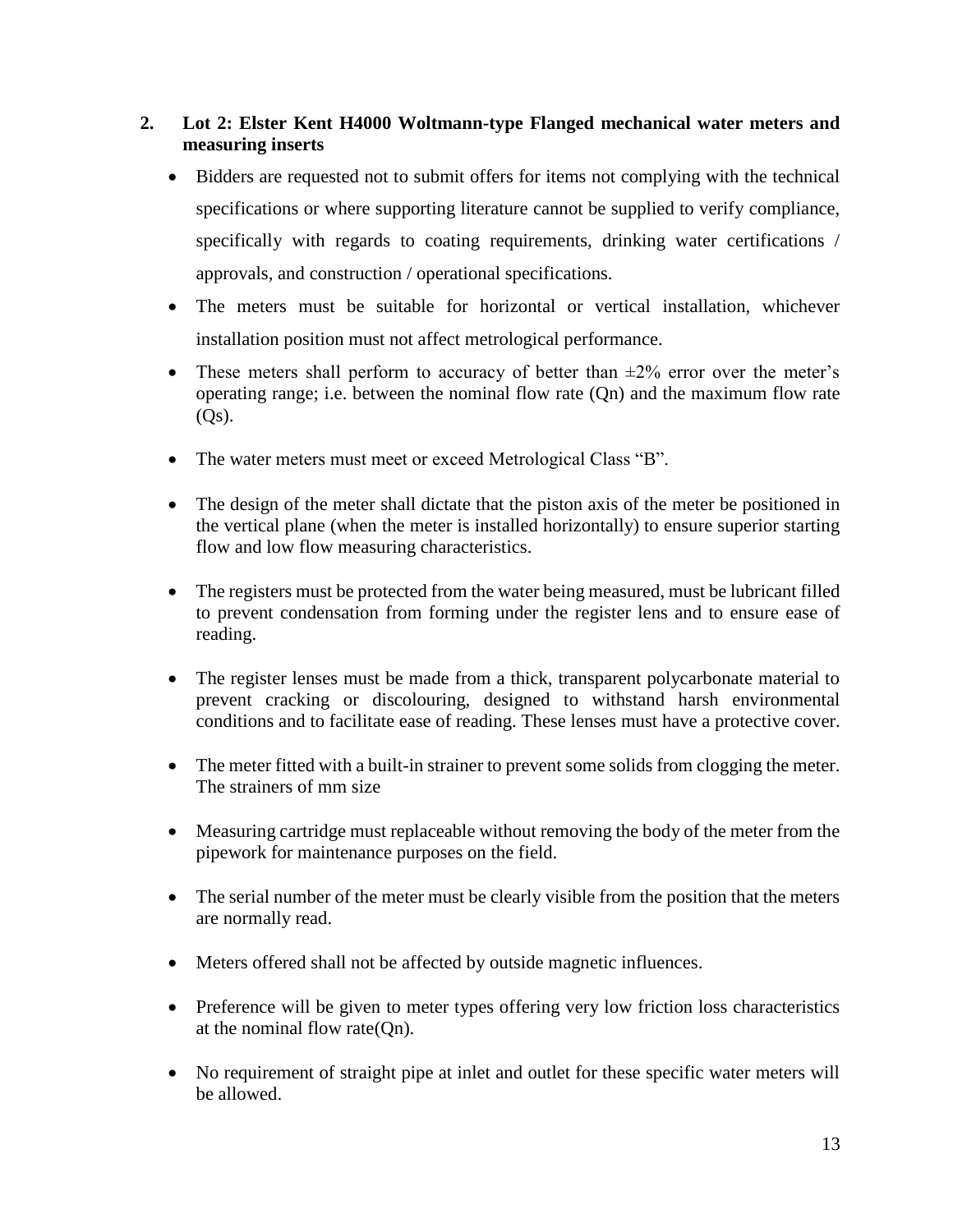$\bullet$  Meters must be designed for use in a cold water up to safe up to 50 $\degree$ C and a working pressure of PN16.

### *SUPPORTING LITERATURE*

All offers shall be accompanied with detailed supporting literature for all meters to enable NamWater to evaluate the conformity to specification and include additional features.

## **Offers with insufficient details or information will not be considered.**

The following minimum information, where applicable, is required:

- o Minimum straight pipe lengths required
- o Sectional drawing indicating parts, materials of construction and dimensions
- o Make, model and country of manufacture
- o Meter friction losses and accuracy across the metering range
- o Operating and Test pressure

**Offers will be disqualified if the required supporting literature is not submitted. Only original documentation will be accepted. Supporting literature supplied on a compact disk, flash drive in electronic format (PDF only) or hard copy (attached to the Bid document) will be acceptable.**

#### *TRANSPORT, STORAGE & HANDLING*

The items shall be adequately packaged and supported during transit to ensure the items are not subjected to undue damages or stress during transportation.

The manufacturer shall indicate any special requirements with regard to the handling and installation of the water meters.

Delivery will only be deemed complete if NamWater received the following documentation, certified by the manufacturer:

- A complete operating manual including technical information supplied
- A workshop/maintenance manual containing detail on servicing

The above data shall be submitted in PDF format and one hard copy for each unit.

No payment will be made unless all documentation has been received.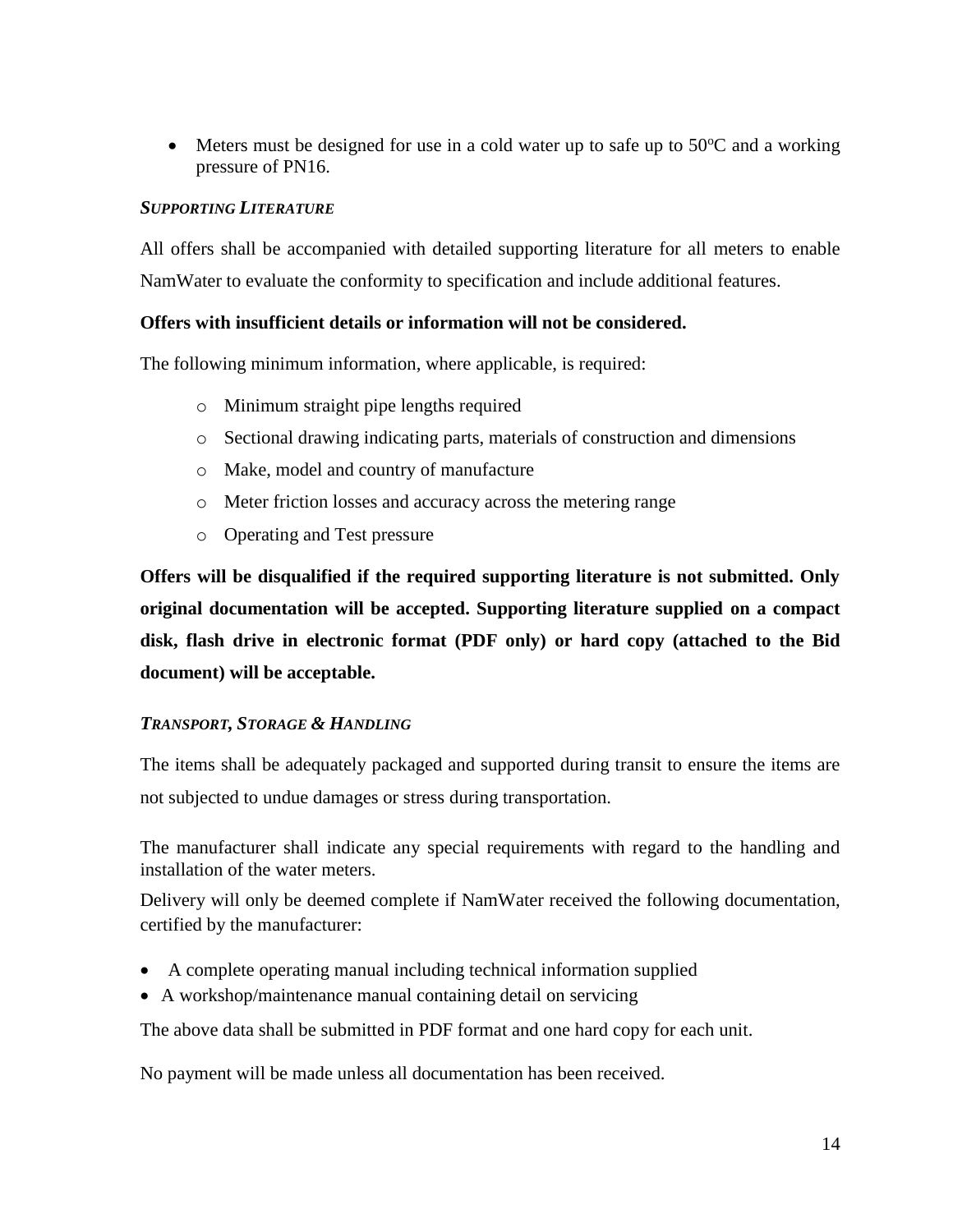#### *WARRANTY*

## **The bidder must provide a warranty of minimum 18 months on performance and mechanical wear from the day of delivery as a commitment on quality of offered items.**

All water meters and equipment will be tested and inspected prior to despatch. In the event of defects resulting from faulty workmanship or materials, such goods will be replaced/repaired at the bidder's discretion, free of charge at the factory.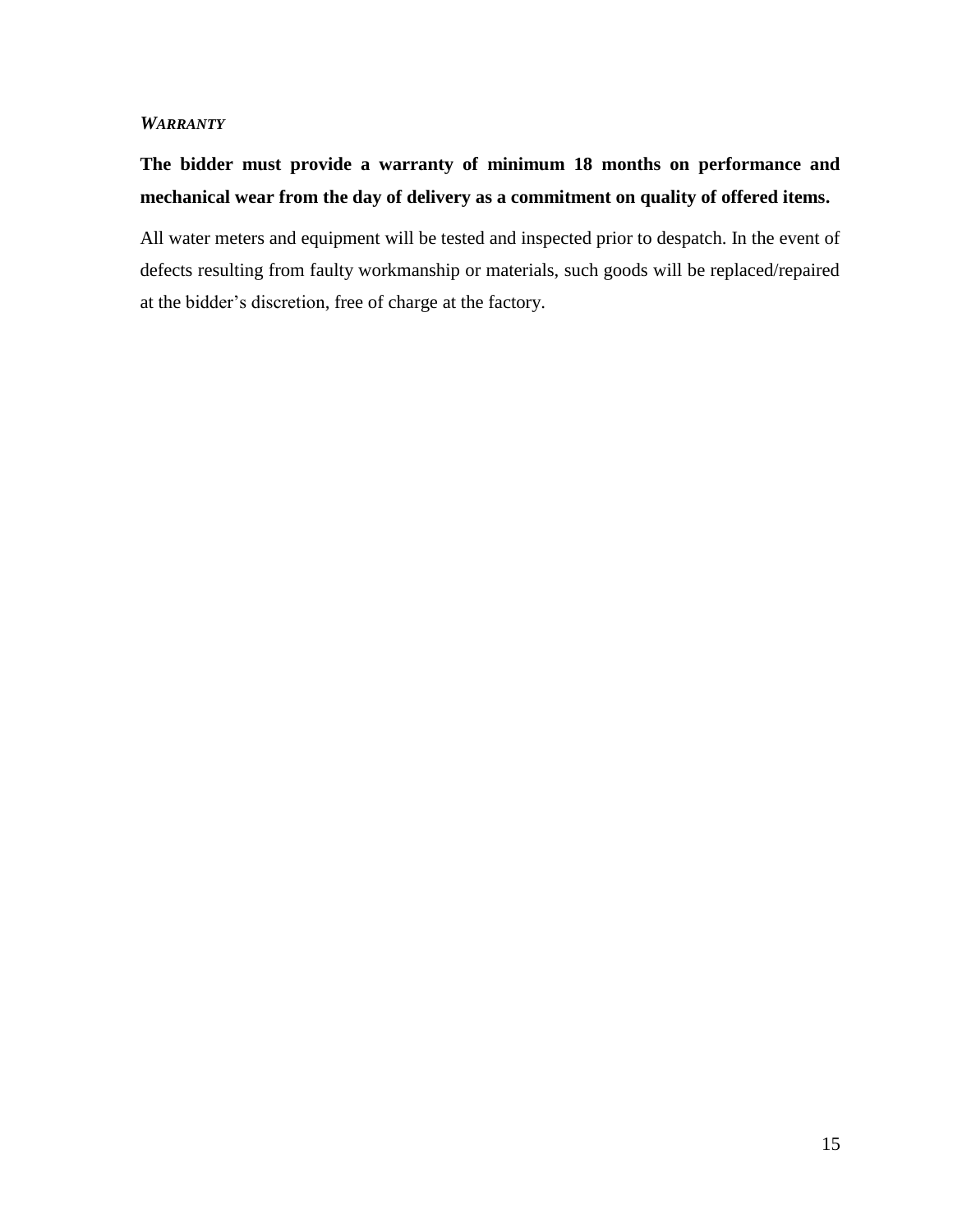## **SECTION V: SPECIFICATIONS AND COMPLIANCE SHEET**

Bidders should complete columns B and C with the specification of the goods offered. Also state "comply" or "not comply" and give details of any non- compliance. **Failure to comply may result in disqualification from the bidding process.**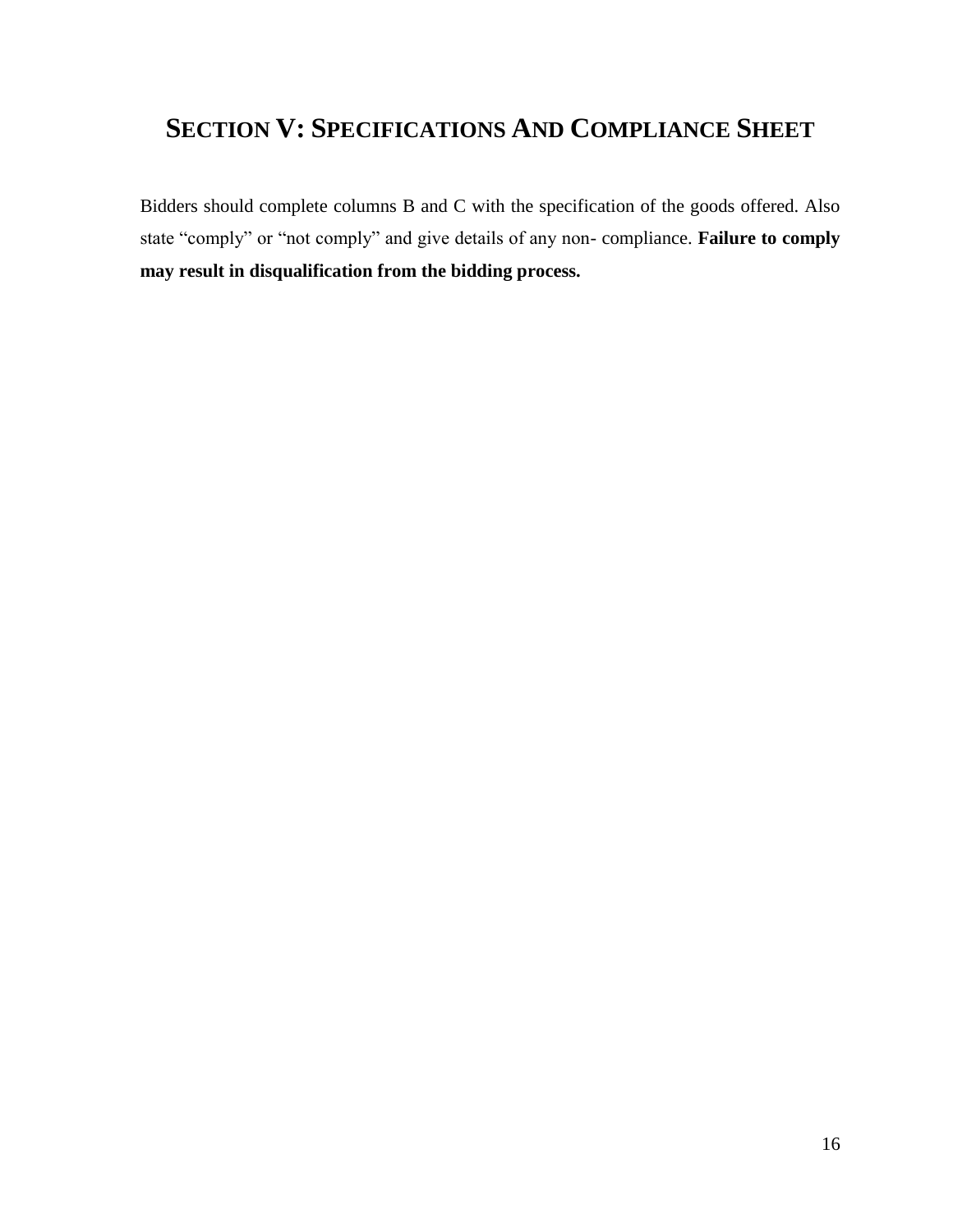| <b>Technical Specification Required</b>                                                                                      | <b>Compliance and</b><br><b>Substantiating Annexure</b> | <b>Details of Non-Compliance</b><br>or Relevant Annexure |  |  |  |  |  |  |  |
|------------------------------------------------------------------------------------------------------------------------------|---------------------------------------------------------|----------------------------------------------------------|--|--|--|--|--|--|--|
| $\boldsymbol{A}$                                                                                                             | <b>Number</b><br>$\boldsymbol{B}$                       | <b>Number</b><br>$\mathcal C$                            |  |  |  |  |  |  |  |
|                                                                                                                              |                                                         |                                                          |  |  |  |  |  |  |  |
| 1. Mechanical Water Meters: General Requirements<br>1.1 Standard Multi-Jet Water Meter 15mm With Brass Tail Piece connectors |                                                         |                                                          |  |  |  |  |  |  |  |
|                                                                                                                              |                                                         |                                                          |  |  |  |  |  |  |  |
| Metter offered is of multi-jet type?                                                                                         | Yes/No                                                  |                                                          |  |  |  |  |  |  |  |
| Nominal flow rate(Qn) of meter $(m^3/h)$                                                                                     |                                                         | N/A                                                      |  |  |  |  |  |  |  |
| Meters accuracy are within $\pm 2\%$ error at                                                                                | Yes/No                                                  |                                                          |  |  |  |  |  |  |  |
| nominal flow rate (Qn)?                                                                                                      |                                                         |                                                          |  |  |  |  |  |  |  |
| Maximum flow rate $(Qs)$ of meter $(m^3/h)$                                                                                  |                                                         | N/A                                                      |  |  |  |  |  |  |  |
| Meters accuracy are within $\pm 2\%$ error at                                                                                | Yes/No                                                  |                                                          |  |  |  |  |  |  |  |
| maximum flow rate $(Qs)$ ?                                                                                                   |                                                         |                                                          |  |  |  |  |  |  |  |
| 2-Off Tail pieces, nuts & washers included                                                                                   | Yes/No                                                  |                                                          |  |  |  |  |  |  |  |
| for each meter                                                                                                               |                                                         |                                                          |  |  |  |  |  |  |  |
| Maximum Working Pressure is 1600kPa (16                                                                                      | Yes/No                                                  |                                                          |  |  |  |  |  |  |  |
| $bar) - PN16$                                                                                                                |                                                         |                                                          |  |  |  |  |  |  |  |
| Body length 165 mm                                                                                                           | Yes/No                                                  |                                                          |  |  |  |  |  |  |  |
| 15mm (BSPT) thread connection                                                                                                | Yes/No                                                  |                                                          |  |  |  |  |  |  |  |
| Material construction of the meter's body                                                                                    |                                                         | N/A                                                      |  |  |  |  |  |  |  |
| Material construction of the meter's body                                                                                    |                                                         | N/A                                                      |  |  |  |  |  |  |  |
| Meters confirm to specifications of SABS                                                                                     | Yes/No                                                  |                                                          |  |  |  |  |  |  |  |
| 1529-1:2006. (Includes supporting literature)                                                                                |                                                         |                                                          |  |  |  |  |  |  |  |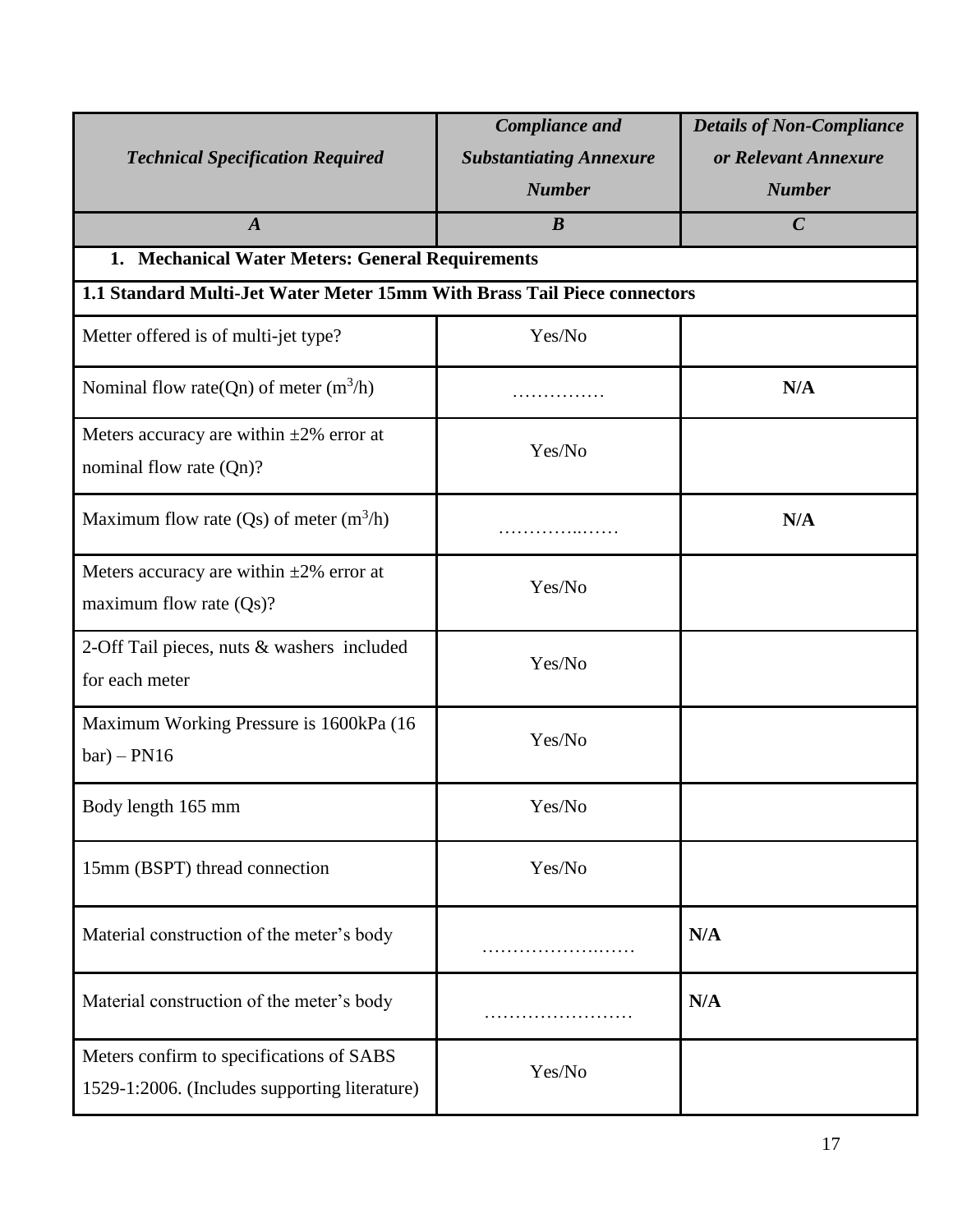| Meters are tested & sealed in compliance with<br>SANS 10378:2005 in a SANS approved<br>laboratory in South Africa (Includes<br>supporting literature) | Yes/No |     |
|-------------------------------------------------------------------------------------------------------------------------------------------------------|--------|-----|
| Meters are suitable for Horizontal & Vertical<br>installation                                                                                         | Yes/No |     |
| Meters meet or exceed Metrological Class C                                                                                                            | Yes/No |     |
| Meters registers protected from the water<br>being measuring, are lubricant filled                                                                    | Yes/No |     |
| Meter fitted with a built-in non-return valve?                                                                                                        | Yes/No |     |
| Meter fitted with a built-in strainer for<br>maintenance in the field?                                                                                | Yes/No |     |
| Measuring cartridge is replaceable without<br>removing the body of the meter from the<br>pipework?                                                    | Yes/No |     |
| Serial numbers will be clearly visible?                                                                                                               | Yes/No |     |
| Meters will not be affected by outside<br>magnetic influences?                                                                                        | Yes/No |     |
| 1.2 Standard Multi-Jet Water Meter 20mm With Brass Tail Piece connectors                                                                              |        |     |
| Metter offered is of multi-jet type?                                                                                                                  | Yes/No |     |
| Nominal flow rate(Qn) of meter $(m^3/h)$                                                                                                              |        | N/A |
| Meters accuracy are within $\pm 2\%$ error at<br>nominal flow rate (Qn)?                                                                              | Yes/No |     |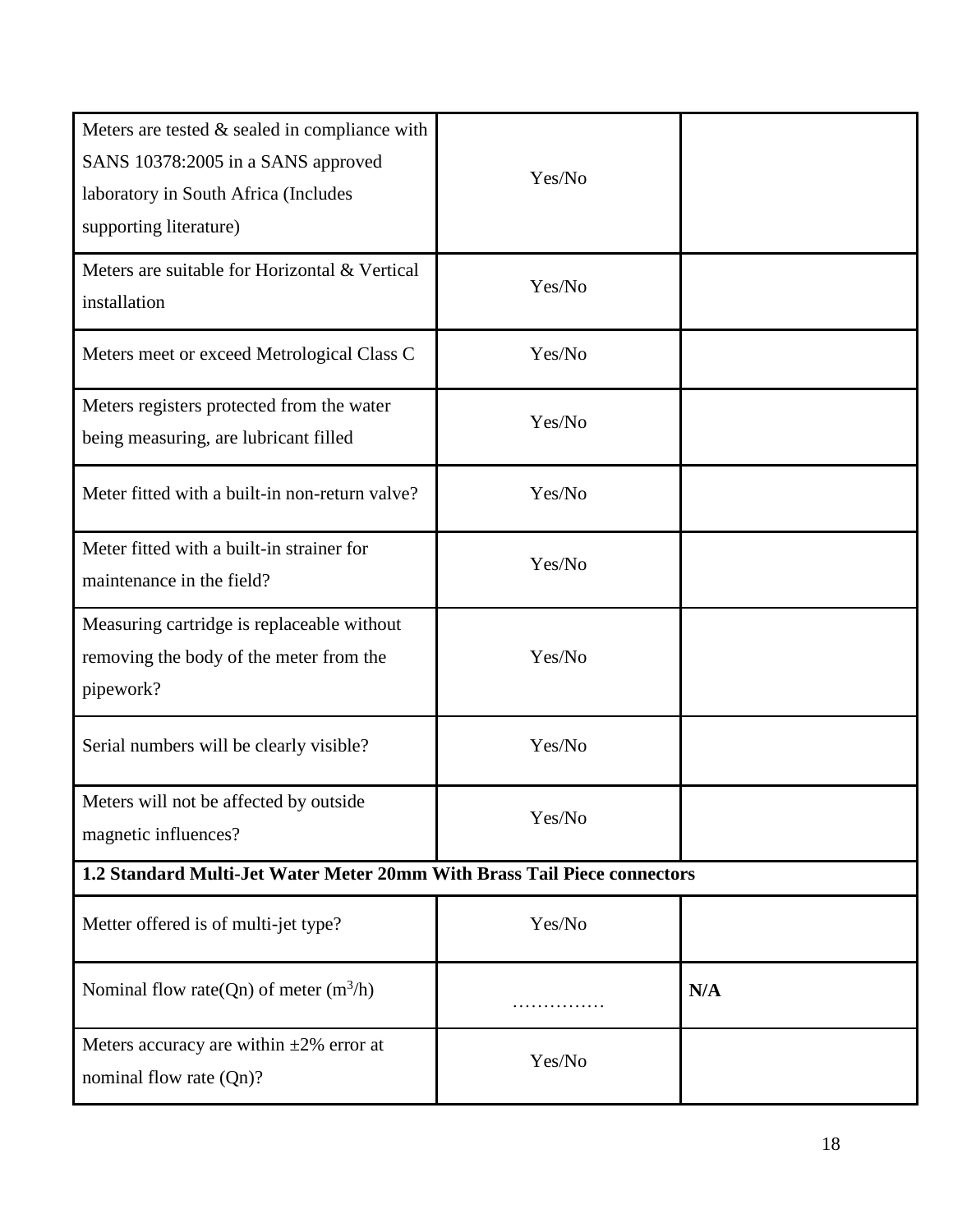| Maximum flow rate $(Qs)$ of meter $(m^3/h)$                                                                                                             | .      | N/A |
|---------------------------------------------------------------------------------------------------------------------------------------------------------|--------|-----|
| Meters accuracy are within $\pm 2\%$ error at<br>maximum flow rate $(Qs)$ ?                                                                             | Yes/No |     |
| 2-Off Tail pieces, nuts & washers included<br>for each meter                                                                                            | Yes/No |     |
| Maximum Working Pressure is 1600kPa (16)<br>$bar) - PN16$                                                                                               | Yes/No |     |
| Body length 195 mm                                                                                                                                      | Yes/No |     |
| 20mm (BSPT) thread connection                                                                                                                           | Yes/No |     |
| Material construction of the meter's body                                                                                                               |        | N/A |
| Material construction of the meter's body                                                                                                               |        | N/A |
| Meters confirm to specifications of SABS<br>1529-1:2006. (Includes supporting literature)                                                               | Yes/No |     |
| Meters are tested $&$ sealed in compliance with<br>SANS 10378:2005 in a SANS approved<br>laboratory in South Africa (Includes<br>supporting literature) | Yes/No |     |
| Meters are suitable for Horizontal & Vertical<br>installation                                                                                           | Yes/No |     |
| Meters meet or exceed Metrological Class C                                                                                                              | Yes/No |     |
| Meters registers protected from the water<br>being measuring, are lubricant filled                                                                      | Yes/No |     |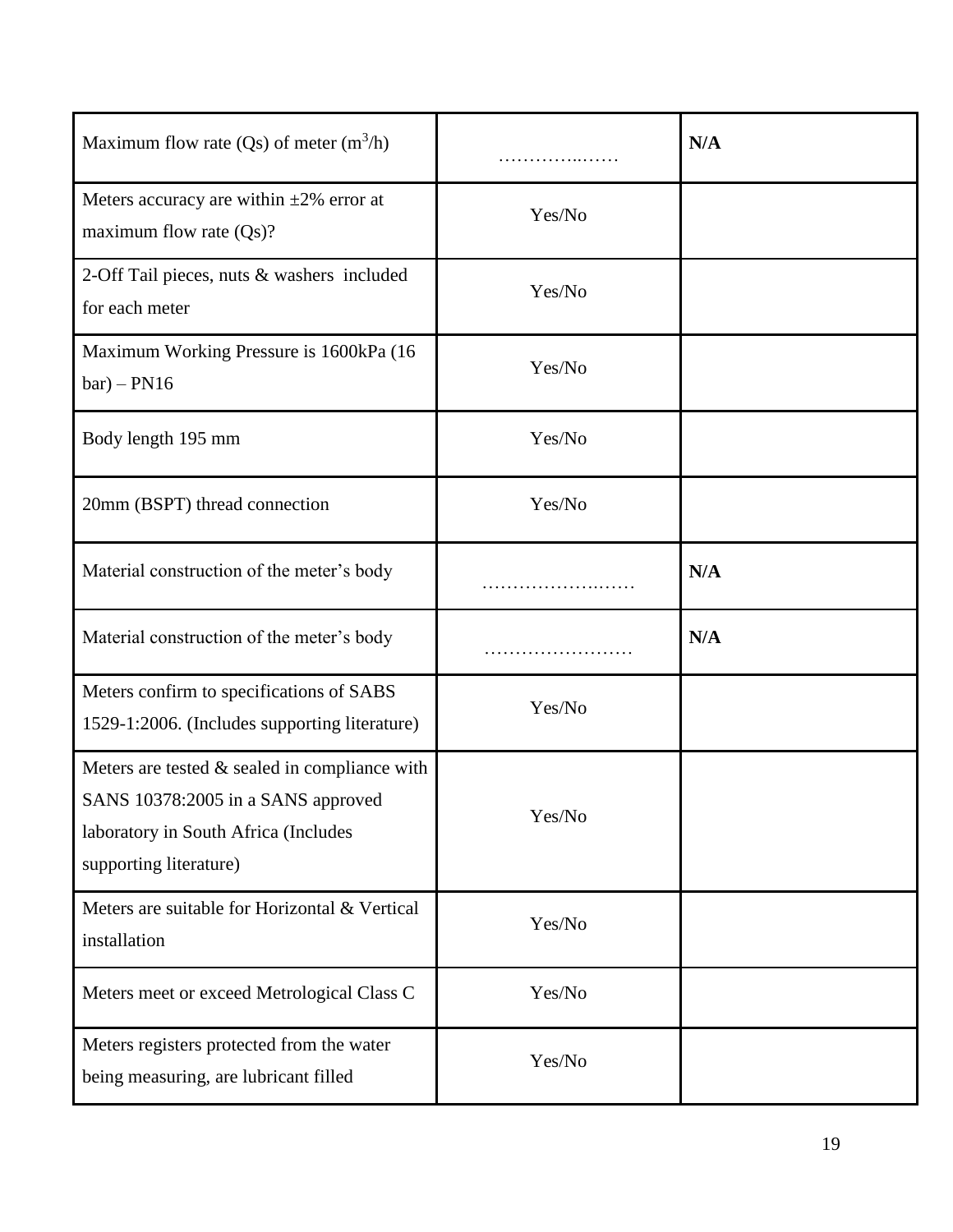| Meter fitted with a built-in non-return valve?                                                     | Yes/No |     |  |  |  |  |
|----------------------------------------------------------------------------------------------------|--------|-----|--|--|--|--|
| Meter fitted with a built-in strainer for<br>maintenance in the field?                             | Yes/No |     |  |  |  |  |
| Measuring cartridge is replaceable without<br>removing the body of the meter from the<br>pipework? | Yes/No |     |  |  |  |  |
| Serial numbers will be clearly visible?                                                            | Yes/No |     |  |  |  |  |
| Meters will not be affected by outside<br>magnetic influences?                                     | Yes/No |     |  |  |  |  |
| 1.3 Standard Multi-Jet Water Meter 25mm With Brass Tail Piece connectors                           |        |     |  |  |  |  |
| Metter offered is of multi-jet type?                                                               | Yes/No |     |  |  |  |  |
| Nominal flow rate(Qn) of meter $(m^3/h)$                                                           |        | N/A |  |  |  |  |
| Meters accuracy are within $\pm 2\%$ error at<br>nominal flow rate (Qn)?                           | Yes/No |     |  |  |  |  |
| Maximum flow rate $(Qs)$ of meter $(m^3/h)$                                                        |        | N/A |  |  |  |  |
| Meters accuracy are within $\pm 2\%$ error at<br>maximum flow rate $(Qs)$ ?                        | Yes/No |     |  |  |  |  |
| 2-Off Tail pieces, nuts & washers included<br>for each meter                                       | Yes/No |     |  |  |  |  |
| Maximum Working Pressure is 1600kPa (16<br>$bar) - PN16$                                           | Yes/No |     |  |  |  |  |
| Body length 225 mm                                                                                 | Yes/No |     |  |  |  |  |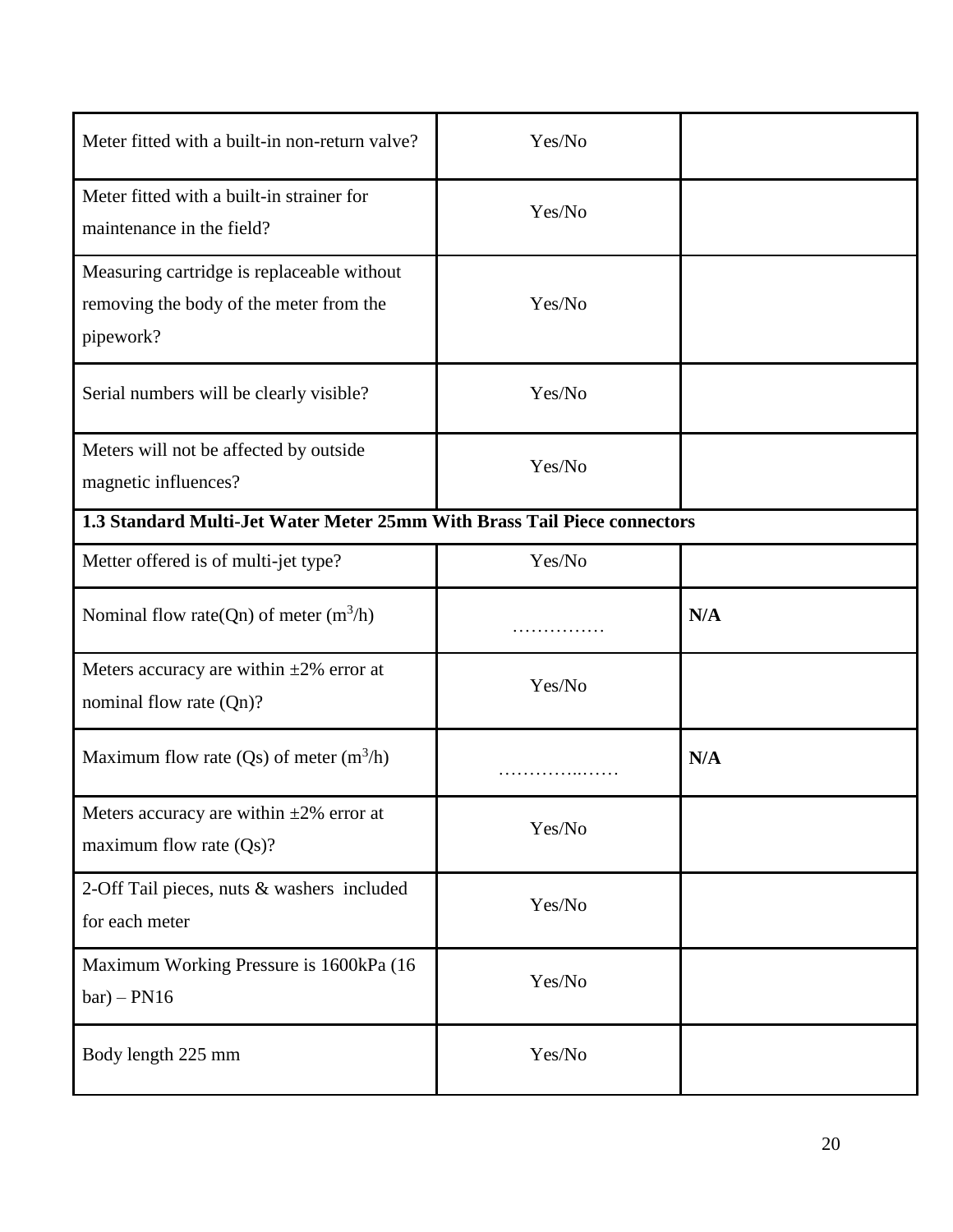| 25mm (BSPT) thread connection                                                                                                                            | Yes/No |     |
|----------------------------------------------------------------------------------------------------------------------------------------------------------|--------|-----|
| Material construction of the meter's body                                                                                                                |        | N/A |
| Material construction of the meter's body                                                                                                                |        | N/A |
| Meters confirm to specifications of SABS<br>1529-1:2006. (Includes supporting literature)                                                                | Yes/No |     |
| Meters are tested $\&$ sealed in compliance with<br>SANS 10378:2005 in a SANS approved<br>laboratory in South Africa (Includes<br>supporting literature) | Yes/No |     |
| Meters are suitable for Horizontal & Vertical<br>installation                                                                                            | Yes/No |     |
| Meters meet or exceed Metrological Class C                                                                                                               | Yes/No |     |
| Meters registers protected from the water<br>being measuring, are lubricant filled                                                                       | Yes/No |     |
| Meter fitted with a built-in non-return valve?                                                                                                           | Yes/No |     |
| Meter fitted with a built-in strainer for<br>maintenance in the field?                                                                                   | Yes/No |     |
| Measuring cartridge is replaceable without<br>removing the body of the meter from the<br>pipework?                                                       | Yes/No |     |
| Serial numbers will be clearly visible?                                                                                                                  | Yes/No |     |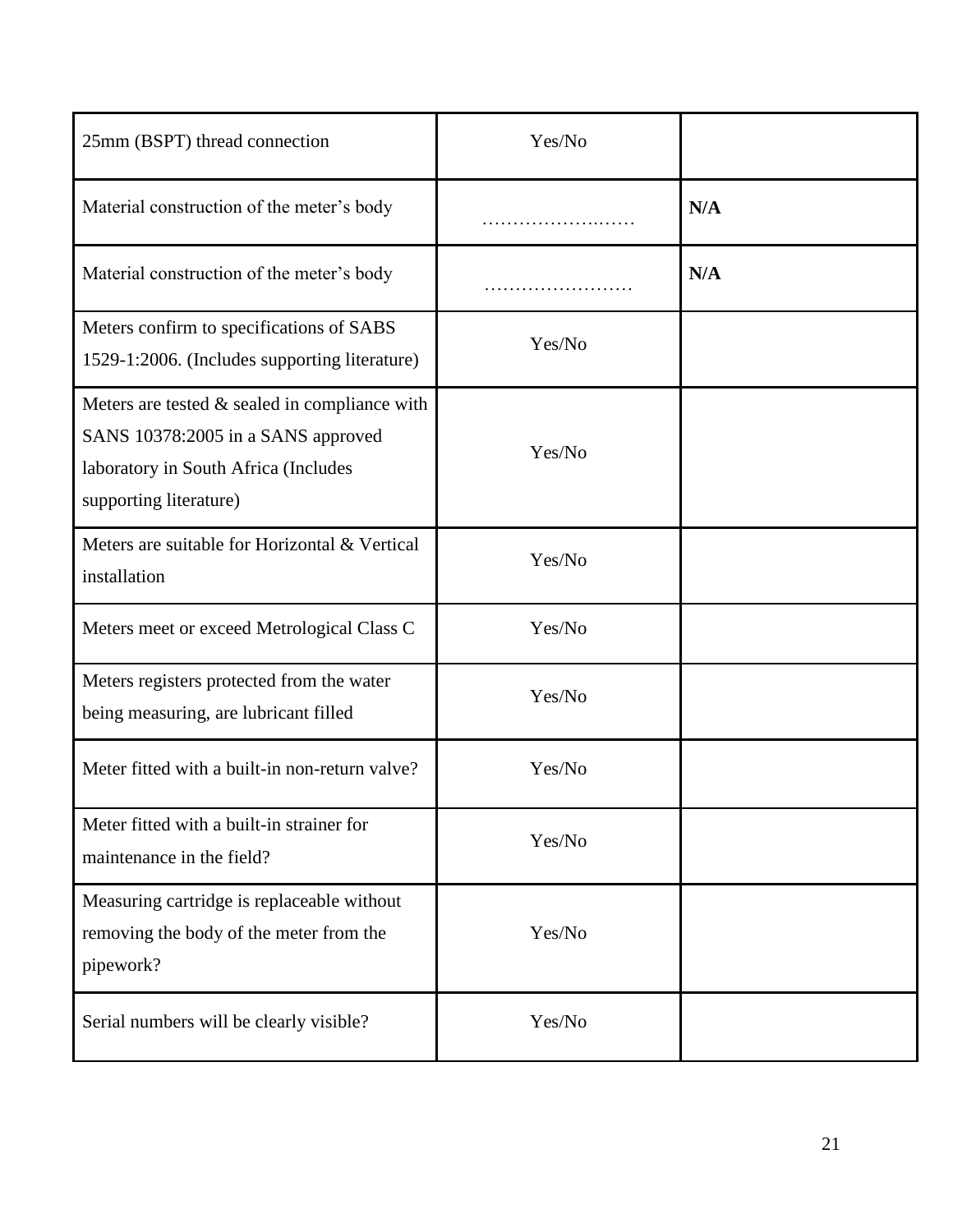| Meters will not be affected by outside<br>magnetic influences?                                                                       | Yes/No |     |  |
|--------------------------------------------------------------------------------------------------------------------------------------|--------|-----|--|
| 1.4 Standard Mechanical Water Meter 40mm With flange connectors                                                                      |        |     |  |
| Meter offered is of Woltmann Type.                                                                                                   | Yes/No |     |  |
| Nominal flow rate(Qn) of meter $(m^3/h)$                                                                                             |        | N/A |  |
| Meters accuracy are within $\pm 2\%$ error at<br>nominal flow rate (Qn).                                                             | Yes/No |     |  |
| Maximum flow rate $(Qs)$ of meter $(m^3/h)$                                                                                          |        | N/A |  |
| Meters accuracy are within $\pm 2\%$ error at<br>maximum flow rate $(Qs)$ .                                                          | Yes/No |     |  |
| Maximum Working Pressure is 1600kPa (16<br>$bar) - PN16$                                                                             | Yes/No |     |  |
| Epoxy Powder Coated Body & Cover                                                                                                     | Yes/No |     |  |
| Material construction of the meter's body                                                                                            |        | N/A |  |
| Meters confirm to specifications of ISO4064.<br>(Includes supporting literature)                                                     | Yes/No |     |  |
| Meters are tested $&$ sealed in compliance with<br>SANS 10378:2005 in a SANS approved<br>laboratory (Includes supporting literature) | Yes/No |     |  |
| Meters are suitable for Horizontal & Vertical<br>installation                                                                        | Yes/No |     |  |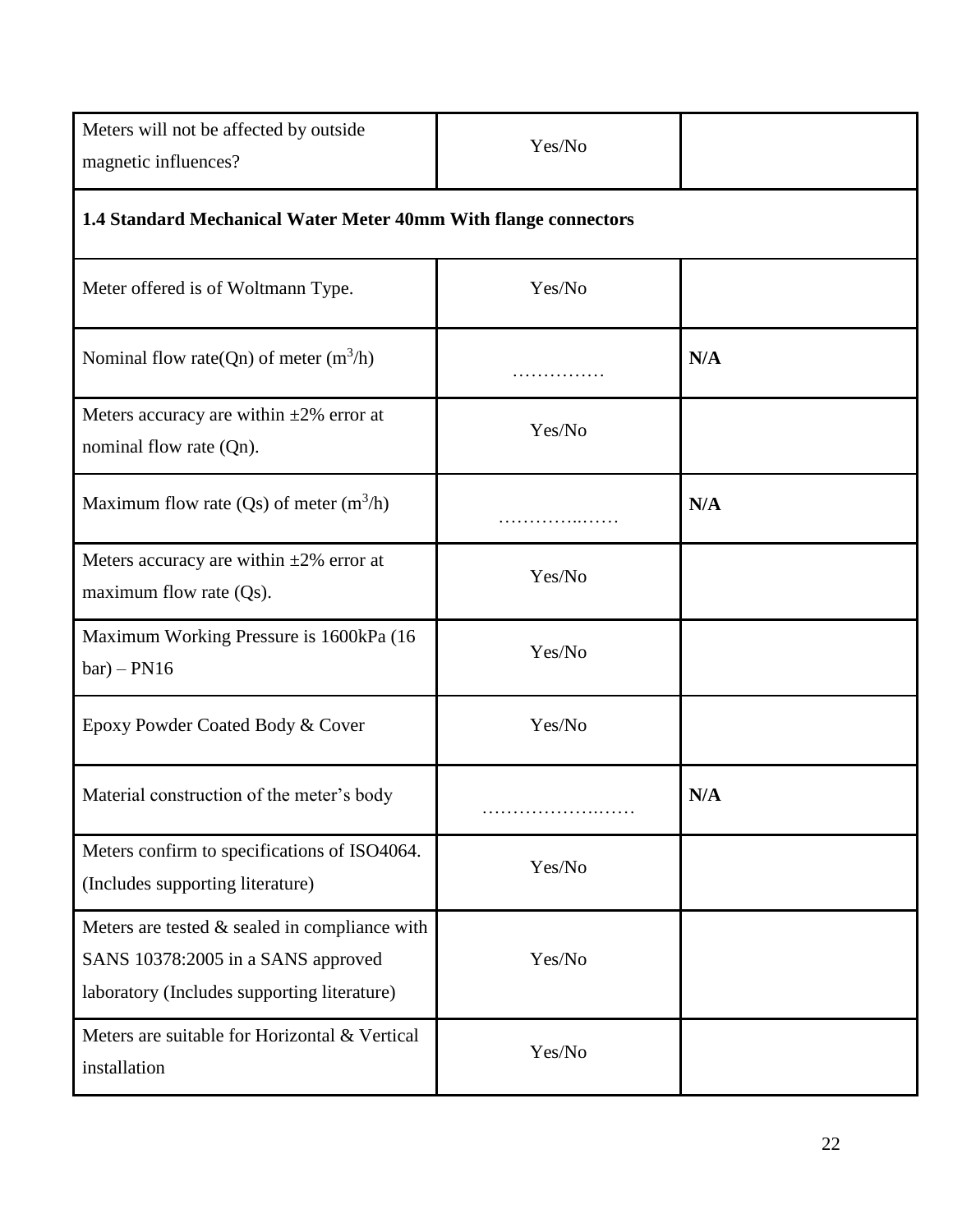| Meters meet or exceed Metrological Class C                                                         | Yes/No |     |  |
|----------------------------------------------------------------------------------------------------|--------|-----|--|
| Meters registers protected from the water<br>being measuring, are lubricant filled                 | Yes/No |     |  |
| Measuring cartridge is replaceable without<br>removing the body of the meter from the<br>pipework. | Yes/No |     |  |
| Serial numbers will be clearly visible.                                                            | Yes/No |     |  |
| Meters will not be affected by outside<br>magnetic influences.                                     | Yes/No |     |  |
| 1.5 Standard Mechanical Water Meter 50mm With flange connectors                                    |        |     |  |
| Meter offered is of Woltmann Type.                                                                 | Yes/No |     |  |
| Nominal flow rate(Qn) of meter $(m^3/h)$                                                           |        | N/A |  |
| Meters accuracy are within $\pm 2\%$ error at<br>nominal flow rate (Qn).                           | Yes/No |     |  |
| Maximum flow rate (Qs) of meter $(m^3/h)$                                                          | .      | N/A |  |

Yes/No

Yes/No

Meters accuracy are within  $\pm 2\%$  error at

Maximum Working Pressure is 1600kPa (16

Epoxy Powder Coated Body & Cover Yes/No

maximum flow rate (Qs).

 $bar) - PN16$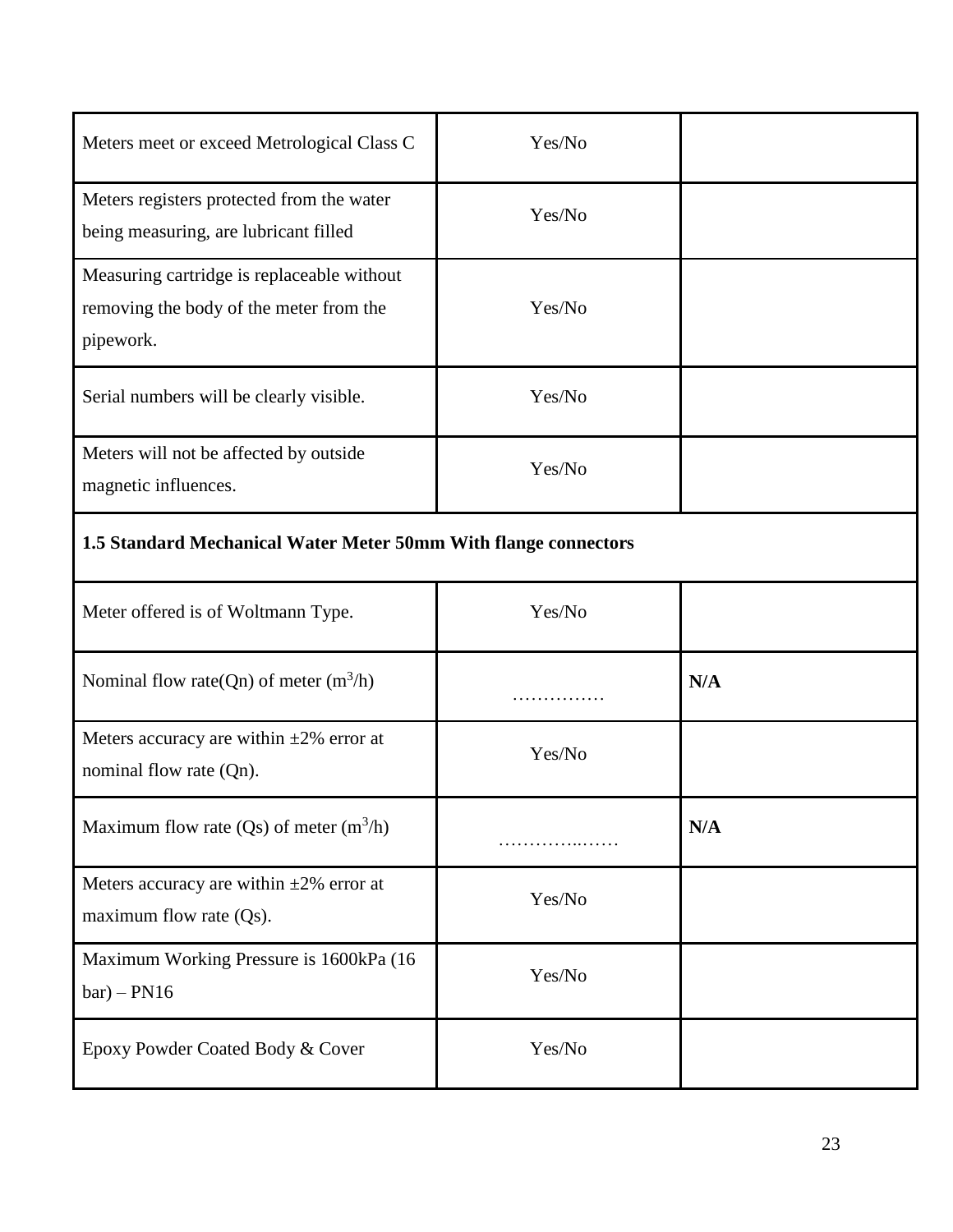| Material construction of the meter's body                                                                                            |        | N/A |  |
|--------------------------------------------------------------------------------------------------------------------------------------|--------|-----|--|
| Meters confirm to specifications of ISO4064.<br>(Includes supporting literature)                                                     | Yes/No |     |  |
| Meters are tested $&$ sealed in compliance with<br>SANS 10378:2005 in a SANS approved<br>laboratory (Includes supporting literature) | Yes/No |     |  |
| Meters are suitable for Horizontal & Vertical<br>installation                                                                        | Yes/No |     |  |
| Meters meet or exceed Metrological Class B                                                                                           | Yes/No |     |  |
| Meters registers protected from the water<br>being measuring, are lubricant filled                                                   | Yes/No |     |  |
| Measuring cartridge is replaceable without<br>removing the body of the meter from the<br>pipework.                                   | Yes/No |     |  |
| Serial numbers will be clearly visible.                                                                                              | Yes/No |     |  |
| Meters will not be affected by outside<br>magnetic influences.                                                                       | Yes/No |     |  |
| 1.5 Elster H4000 50mm Mechanical Water Meter inner mechanism                                                                         |        |     |  |
| Measuring Mechanism is for Elster Kent<br>H4000 Woltmann type 50mm flanged water<br>meter                                            | Yes/No |     |  |

/h) ……………

**N/A**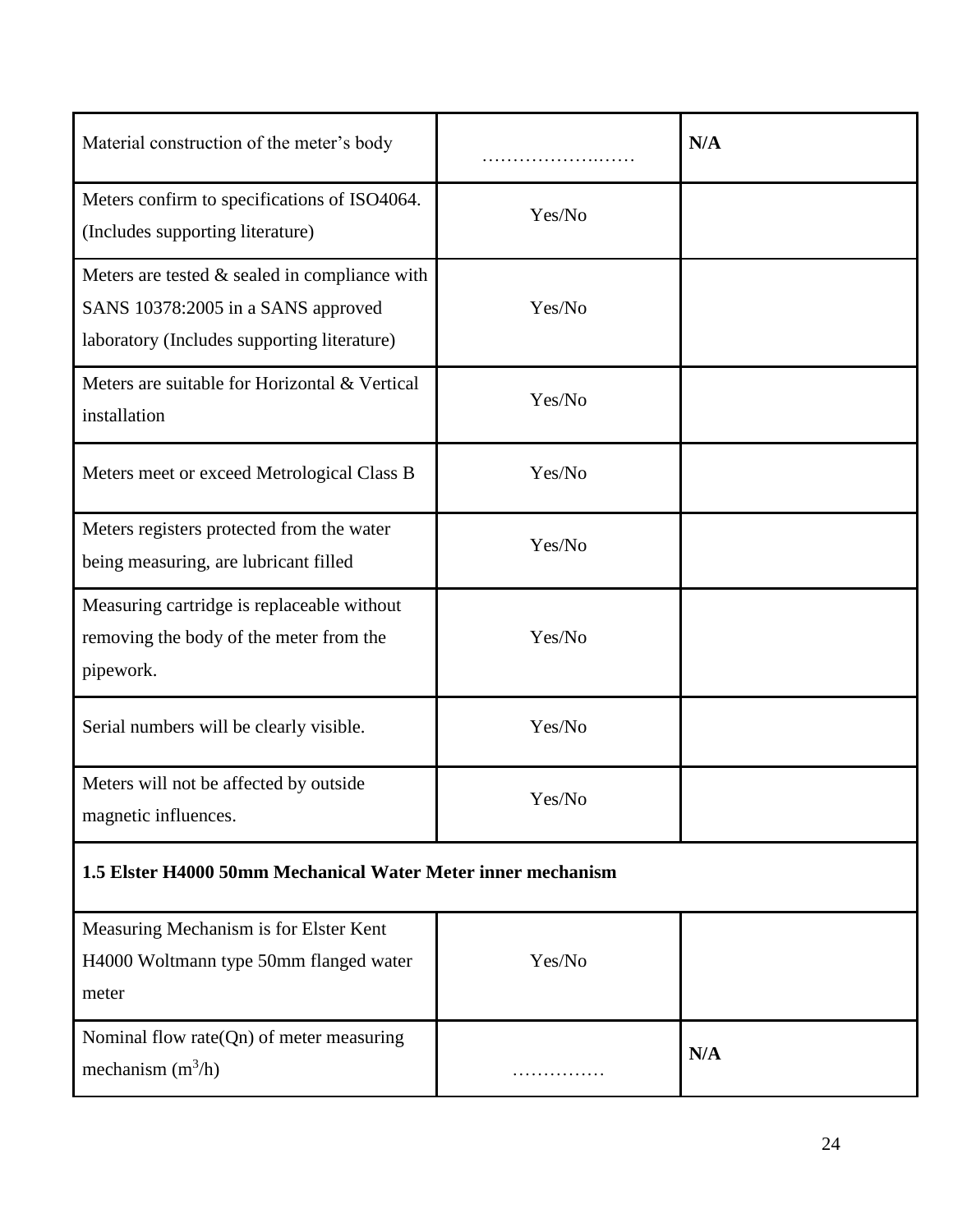| Meter measuring Mechanism accuracy are<br>within $\pm 2\%$ error at nominal flow rate (Qn).                                          | Yes/No |     |
|--------------------------------------------------------------------------------------------------------------------------------------|--------|-----|
| Maximum flow rate $(Qs)$ of meter $(m^3/h)$                                                                                          |        | N/A |
| Meter measuring Mechanism accuracy are<br>within $\pm 2\%$ error at maximum flow rate (Qs).                                          | Yes/No |     |
| Maximum Working Pressure is 1600kPa (16)<br>$bar) - PN16$                                                                            | Yes/No |     |
| Epoxy Powder Coated Body & Cover                                                                                                     | Yes/No |     |
| Material construction of the meter's<br>Mechanism body                                                                               |        | N/A |
| Meter measuring Mechanism confirm to<br>specifications of ISO4064. (Includes<br>supporting literature)                               | Yes/No |     |
| Meters are tested $&$ sealed in compliance with<br>SANS 10378:2005 in a SANS approved<br>laboratory (Includes supporting literature) | Yes/No |     |
| Meters are suitable for Horizontal & Vertical<br>installation                                                                        | Yes/No |     |
| Meter measuring Mechanism meet or exceed<br>Metrological Class B                                                                     | Yes/No |     |
| Meter registers protected from the water<br>being measuring, are lubricant filled                                                    | Yes/No |     |
| Serial numbers will be clearly visible.                                                                                              | Yes/No |     |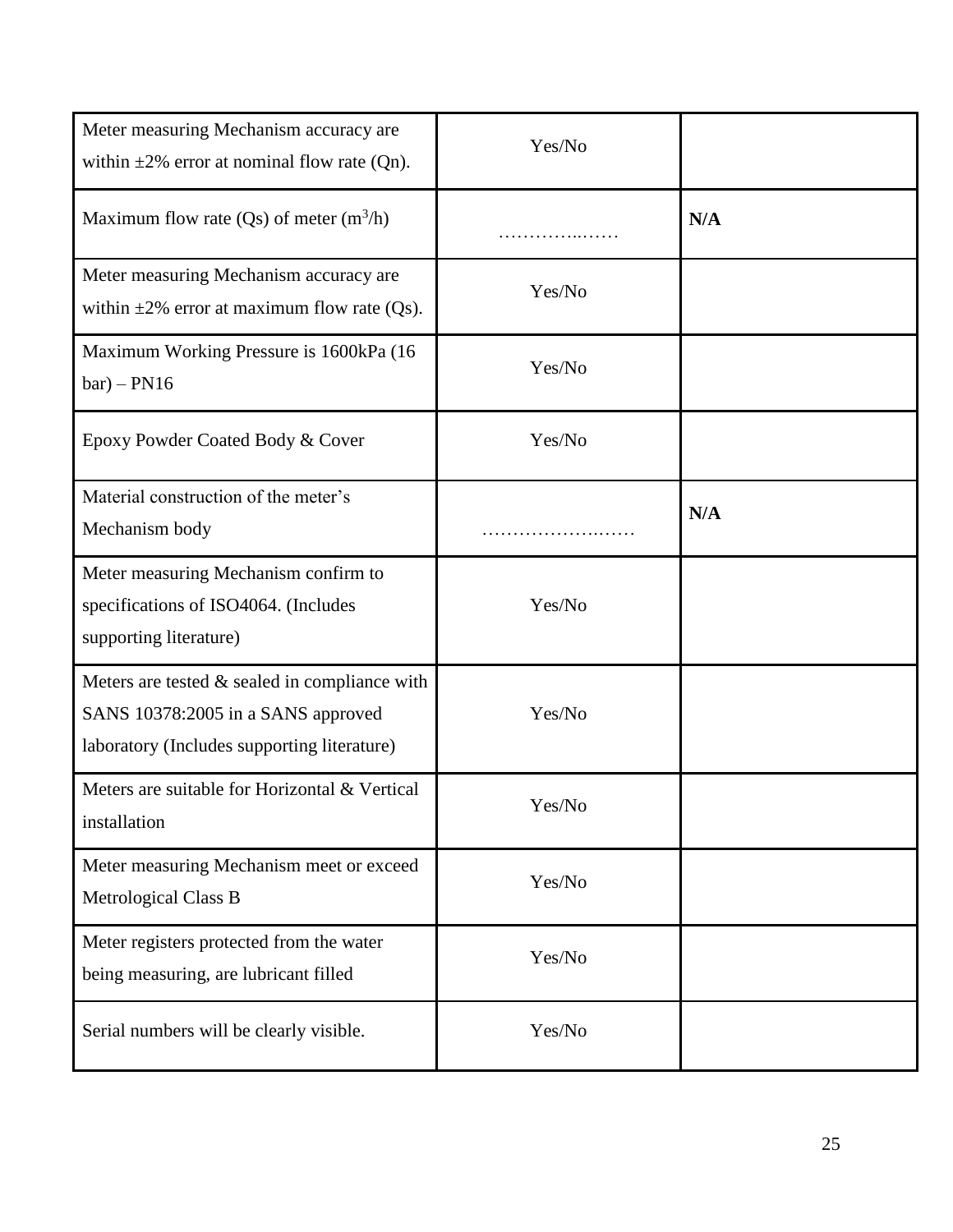| Meters will not be affected by outside |        |  |
|----------------------------------------|--------|--|
| magnetic influences.                   | Yes/No |  |

| 2. General Requirements                                            |        |  |  |
|--------------------------------------------------------------------|--------|--|--|
| Warranty Period of Meters is 18 months<br>from delivery date.      | Yes/No |  |  |
| <b>Warranty Conditions: faulty</b><br>workmanship and/or materials | Yes/No |  |  |
| Warranty Conditions (Any other)                                    |        |  |  |
|                                                                    |        |  |  |

## **Specifications and Compliance Sheet Authorised by:**

| Name:                            | Signature: |  |
|----------------------------------|------------|--|
| Position:                        | Date:      |  |
| Authorised for and on behalf of: | Company    |  |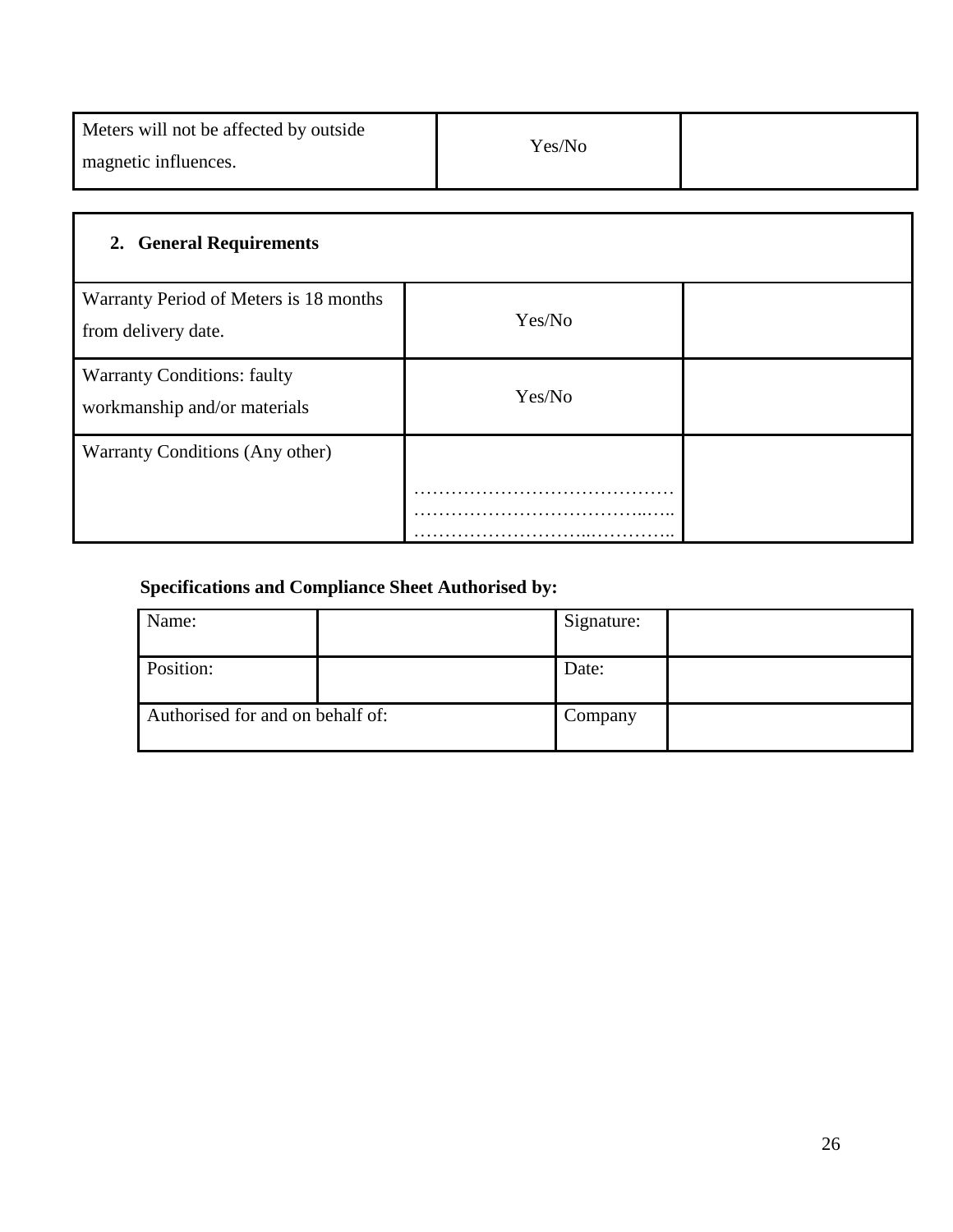## **SECTION VI: GENERAL CONDITIONS OF CONTRACT AND CONTRACT AGREEMENT**

Any resulting contract shall be placed by means of a Purchase Order/Letter of Acceptance and shall be subject to the General Conditions of Contract (GCC) for the Procurement of Goods - Ref. **G/RFQ-GCC** on the website of NamWater Ltd *(*[www.namwater.com.na\)](http://www.namwater.com.na/) except where modified by the Special Conditions below.

## **SECTION VII: CONTRACT AGREEMENT**

Any resulting contract shall be placed by means of a Purchase Order/Letter of Acceptance and shall be subject to the General Conditions of Contract (GCC) for the Procurement of Goods except where modified by the Special Conditions below.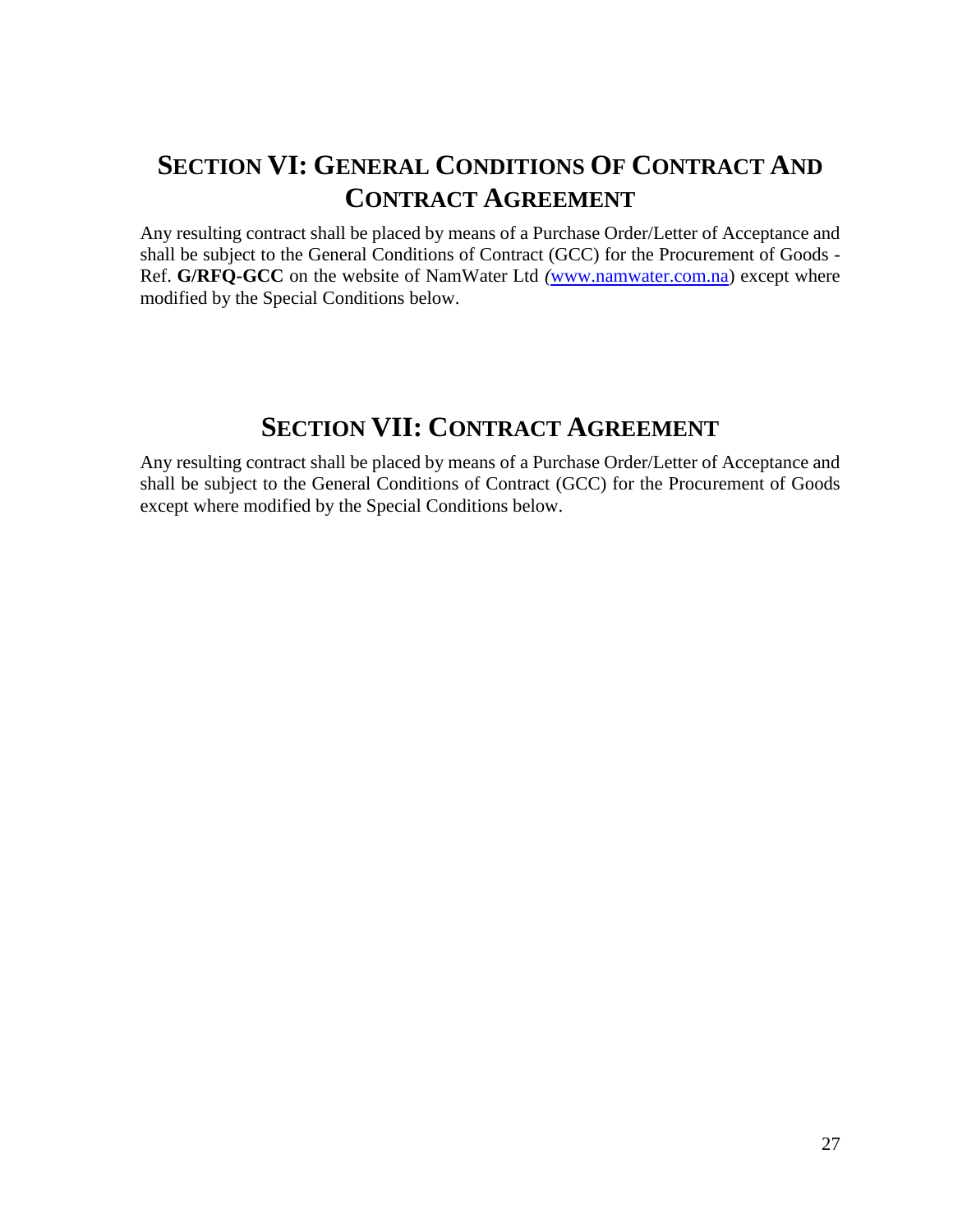## **SECTION VII: SPECIAL CONDITIONS OF CONTRACT**

## Procurement Reference Number: **G/RFQ/NW-014/2023**

The clause numbers given in the first column correspond to the relevant clause number of the GCC.

| <b>Subject and GCC</b><br>clause reference | <b>Special Conditions</b>                                                             |
|--------------------------------------------|---------------------------------------------------------------------------------------|
| <b>Purchaser</b>                           | The purchaser is: Namibia Water Corporation Ltd                                       |
| GCC 1.1(h)                                 |                                                                                       |
| <b>Site</b>                                | The Site/final destination for delivery of the Goods is:                              |
| GCC 1.1(m)                                 | <b>LOT 1: NamWater, Windhoek</b><br><b>LOT 2: NamWater, Keetmanshoop</b><br>$\bullet$ |
| <b>Incoterms Edition</b><br>$GCC\,4.2(b)$  | Incoterms shall be governed by the rules prescribed in Incoterms 2010.                |
| <b>Notices</b>                             | Any notice shall be sent to the following addresses:                                  |
| <b>GCC 8.1</b>                             | The Accounting Officer                                                                |
|                                            | Private Bag 13389                                                                     |
|                                            | Windhoek, Namibia.                                                                    |
|                                            | For NamWater Ltd, the address and the contact name shall be:                          |
|                                            | Att: Procurement Management Unit (PMU)                                                |
|                                            | <b>Namibia Water Corporation Ltd.</b>                                                 |
|                                            | 176 Iscor Street, Aigams Building                                                     |
|                                            | Windhoek                                                                              |
|                                            | E-mail: bids@namwater.com.na                                                          |
|                                            | For the Supplier, the address and contact name shall be:                              |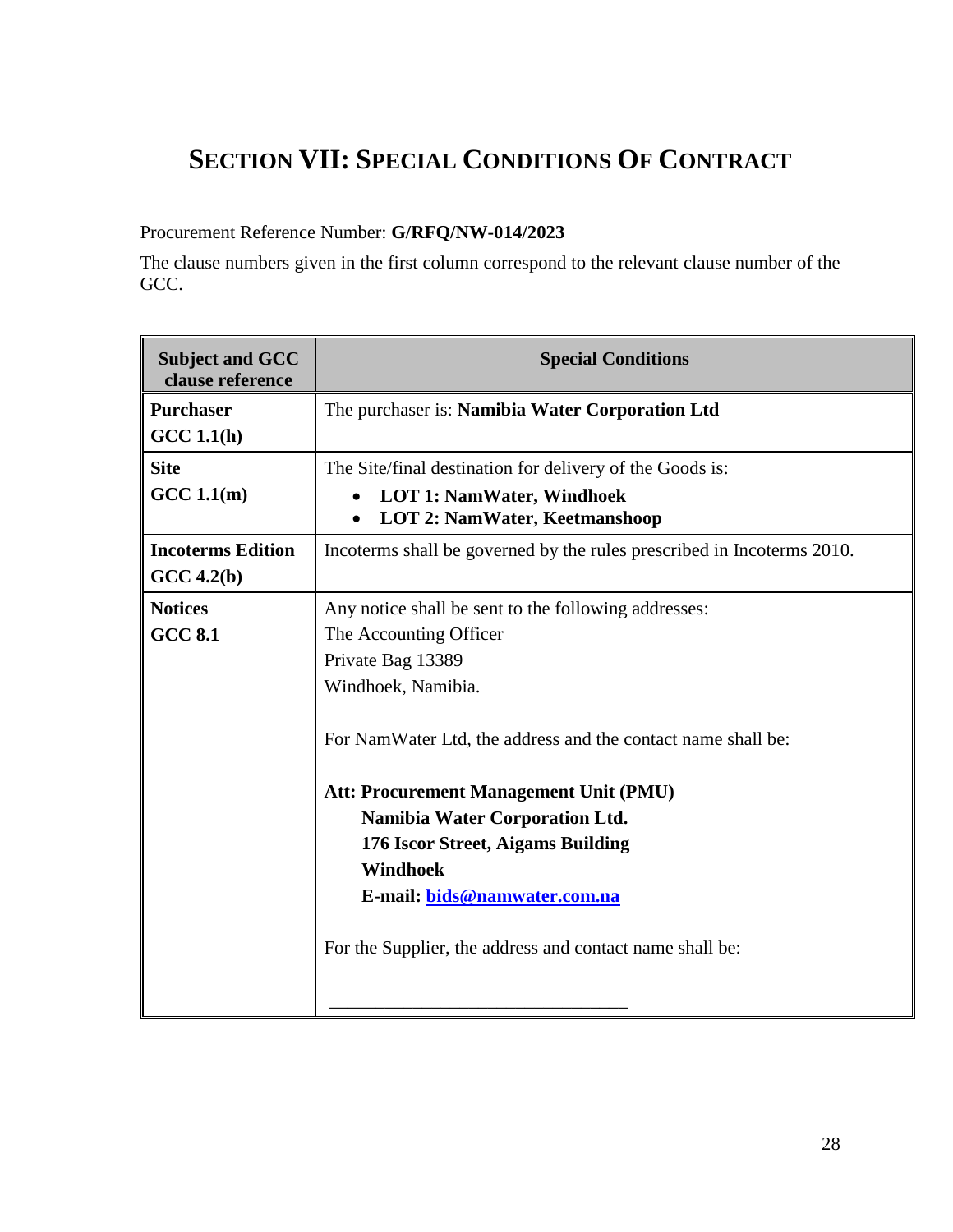| <b>Subject and GCC</b><br>clause reference | <b>Special Conditions</b>                                                                                                                                                                                                                                                                                                                                                                                                 |
|--------------------------------------------|---------------------------------------------------------------------------------------------------------------------------------------------------------------------------------------------------------------------------------------------------------------------------------------------------------------------------------------------------------------------------------------------------------------------------|
| <b>Disputes</b><br><b>GCC 10.2</b>         | The rules of procedures for arbitration proceedings pursuant to GCC 10.2 shall<br>be as follows:                                                                                                                                                                                                                                                                                                                          |
|                                            | In the case of a dispute between the Purchaser and a Supplier who is a national<br>of Namibia, the dispute shall be referred to adjudication or arbitration in<br>accordance with the laws of Namibia.                                                                                                                                                                                                                    |
| <b>Delivery</b> and<br><b>Documents</b>    | The Goods are to be delivered within 2 weeks from the date of Purchase Order<br>or Letter of Acceptance.                                                                                                                                                                                                                                                                                                                  |
| <b>GCC 13.1</b>                            | The documents to be furnished by the Supplier are:                                                                                                                                                                                                                                                                                                                                                                        |
|                                            | (a) signed delivery note;                                                                                                                                                                                                                                                                                                                                                                                                 |
|                                            | (b) Invoice                                                                                                                                                                                                                                                                                                                                                                                                               |
|                                            |                                                                                                                                                                                                                                                                                                                                                                                                                           |
| <b>Price Adjustment</b><br><b>GCC 15.1</b> | The price charge for the Goods supplied and the related Services performed<br>shall not be adjustable.                                                                                                                                                                                                                                                                                                                    |
|                                            | If the prices are adjustable, the method described in the Price Adjustment<br>Formula as attachment to these SCC shall be used                                                                                                                                                                                                                                                                                            |
| <b>Terms of Payment</b><br><b>GCC 16.1</b> | The structure of payments shall be: full payment following delivery of the<br>Supplies and submission of an invoice and the documents listed in clause 13.1                                                                                                                                                                                                                                                               |
| <b>Terms of Payment</b><br><b>GCC 16.3</b> | Payments shall be made not later than thirty days after submission of an<br>invoice and its certification by the Purchaser.                                                                                                                                                                                                                                                                                               |
| <b>Terms of Payment</b><br>GCC 16.4 (a)    | The price shall not be adjustable to the fluctuation in the rate of exchange.                                                                                                                                                                                                                                                                                                                                             |
| <b>Payment Period</b><br><b>GCC 16.5</b>   | The method and conditions of payments to be made to the Supplier under this<br>Contract shall be as follows:                                                                                                                                                                                                                                                                                                              |
|                                            | i) <b>On Acceptance:</b> The Contract Price of goods received shall be paid<br>no later than thirty (30) days of receipt of the Goods upon submission of<br>an invoice (showing Purchaser's name; the Procurement Reference<br>number, description of payment and total amount, signed in original,<br>stamped or sealed with the company stamp/seal) supported by the<br>Acceptance Certificate issued by the Purchaser. |
| <b>Packing</b>                             | The packing, marking and documentation within and outside the packages<br>shall be:                                                                                                                                                                                                                                                                                                                                       |
| <b>GCC 23.2</b>                            |                                                                                                                                                                                                                                                                                                                                                                                                                           |
|                                            | Procurement Ref No. G/RFQ/NW-014/2023                                                                                                                                                                                                                                                                                                                                                                                     |
|                                            | <b>Supply and Delivery of Mechanical Domestic Water Meters</b>                                                                                                                                                                                                                                                                                                                                                            |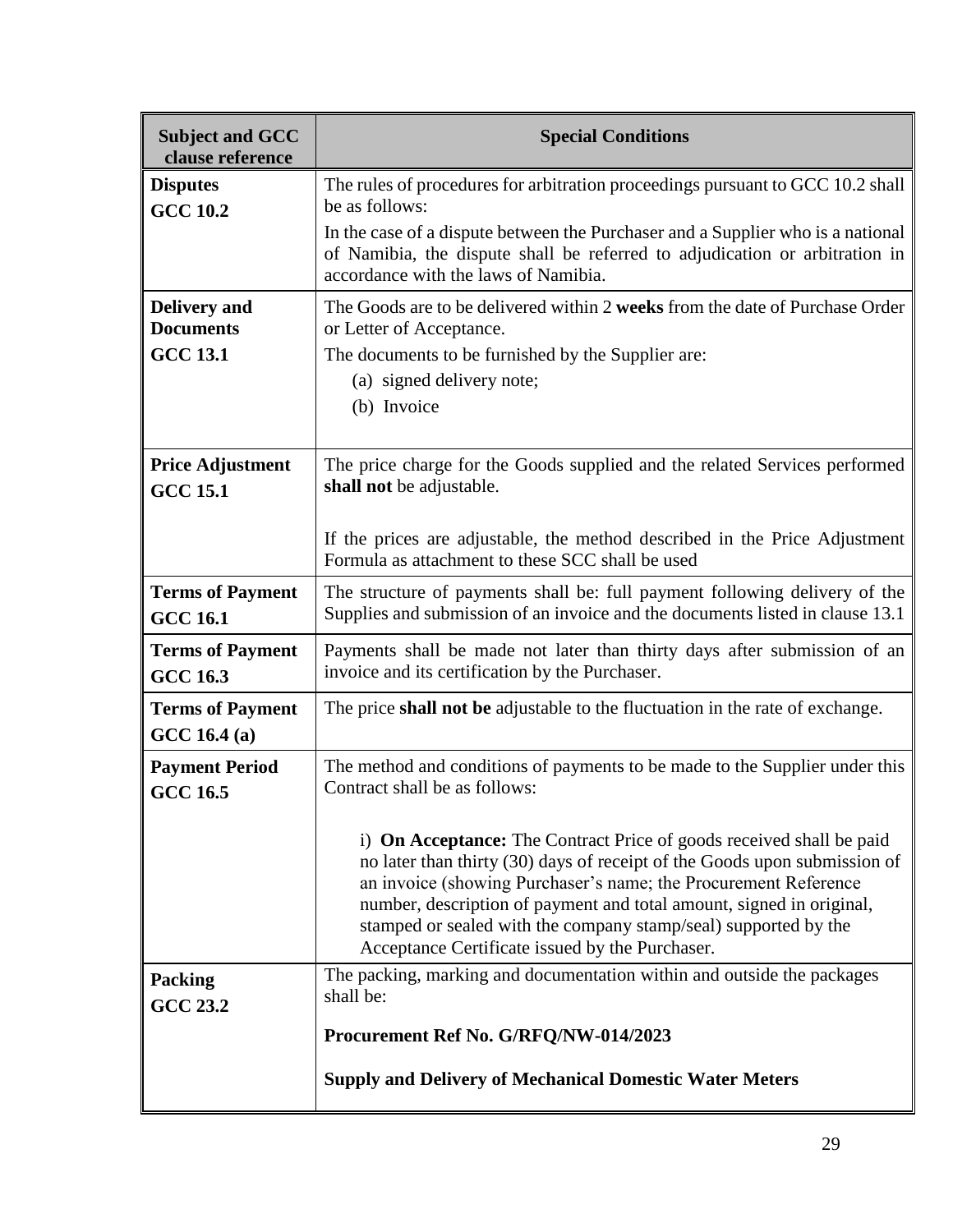| <b>Subject and GCC</b><br>clause reference                                     | <b>Special Conditions</b>                                                                                                                                                                                                                                                                                                                                         |  |
|--------------------------------------------------------------------------------|-------------------------------------------------------------------------------------------------------------------------------------------------------------------------------------------------------------------------------------------------------------------------------------------------------------------------------------------------------------------|--|
| <b>Insurance</b><br><b>GCC 24.1</b>                                            | The insurance should be covered as described in <b>Delivery Duty Paid (DDP)</b>                                                                                                                                                                                                                                                                                   |  |
| <b>Transportation</b><br><b>GCC 25</b>                                         | The Goods shall be delivered: <b>DDP</b> .                                                                                                                                                                                                                                                                                                                        |  |
| <b>Inspection and Test</b><br><b>GCC 26.1</b>                                  | The inspection and tests shall be: Physical inspection will be conducted at<br>delivery                                                                                                                                                                                                                                                                           |  |
| <b>Location of</b><br><b>Inspection and</b><br><b>Tests</b><br><b>GCC 26.2</b> | The inspections and tests shall be conducted at:<br><b>LOT 1 NAMWATER WINDHOEK</b><br><b>LOT 2: NAMWATER KEETMANSHOOP</b><br>$\bullet$                                                                                                                                                                                                                            |  |
| <b>Liquidated</b><br><b>Damages</b><br><b>GCC 27.1</b>                         | Liquidated damages for the whole contract are 0.5% per day. The maximum<br>amount of liquidated damages for the whole contract is 10% of the final<br>contract price.                                                                                                                                                                                             |  |
| <b>Warranty</b><br><b>GCC 28.3</b>                                             | The period of validity of the warranty shall be: 18 months<br>For the purpose of the Warranty, the place(s) of the final destination(s) shall<br>be:<br>$11\times25$ mm):<br><b>NAMWATER</b><br>$LOT1(9\times20mm)$<br>and<br>$\bullet$<br><b>KEETMANSHOOP</b><br><b>LOT 1 (Remainder): NAMWATER OSHAKATI</b><br>$\bullet$<br><b>LOT 2: NAMWATER KEETMANSHOOP</b> |  |
| <b>Repair and</b><br><b>Replacement</b><br><b>GCC 28.5</b>                     | The period for repair or replacement shall be: $30 \text{ day}(s)$                                                                                                                                                                                                                                                                                                |  |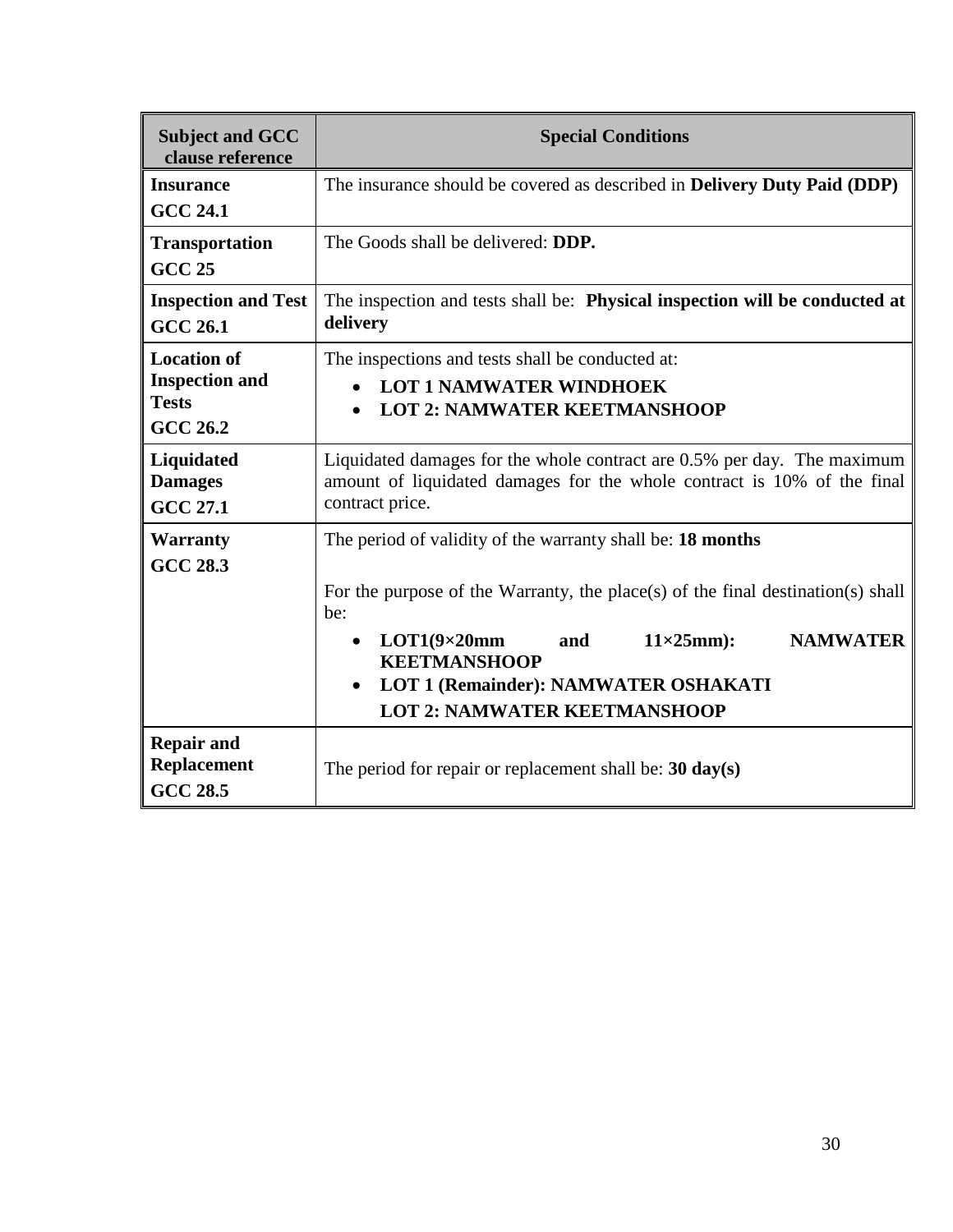## **SCHEDULE 1**

## **COST STRUCTURE FOR VALUE ADDED CALCULATION PER PRODUCT**

| COST STRUCTURE FOR VALUE ADDED CALCULATION<br><b>PER PRODUCT</b> |     |            |
|------------------------------------------------------------------|-----|------------|
|                                                                  | N\$ | <b>N\$</b> |
| <b>Raw Materials, Accessories &amp; Components</b>               |     |            |
| Imported (CIF)<br>$\bullet$                                      |     |            |
| Local (VAT & Excise Duty Fee)<br>$\bullet$                       |     |            |
|                                                                  |     |            |
| <b>Labour Cost</b>                                               |     |            |
| Direct Labour<br>$\bullet$                                       |     | $\bullet$  |
| <b>Clerical Wages</b><br>$\bullet$                               |     |            |
| Salaries to Management<br>$\bullet$                              |     |            |
| <b>Utilities</b>                                                 |     |            |
| Electricity<br>$\bullet$                                         |     |            |
| Water<br>$\bullet$                                               |     |            |
| Telephone<br>$\bullet$                                           |     |            |
|                                                                  |     |            |
| <b>Depreciation</b>                                              |     |            |
| <b>Interest on Loans</b>                                         |     |            |
|                                                                  |     |            |
| Rent                                                             |     |            |
| Other (please specify)                                           |     |            |
| ٠                                                                |     |            |
| $\bullet$                                                        |     |            |
|                                                                  |     |            |
| <br><b>TOTAL COST</b>                                            |     |            |

**Local Value Added = Total Cost – Cost of imported inputs x 100 Total Cost**

**NB! The cost structure should be certified by a Certified Accountant**